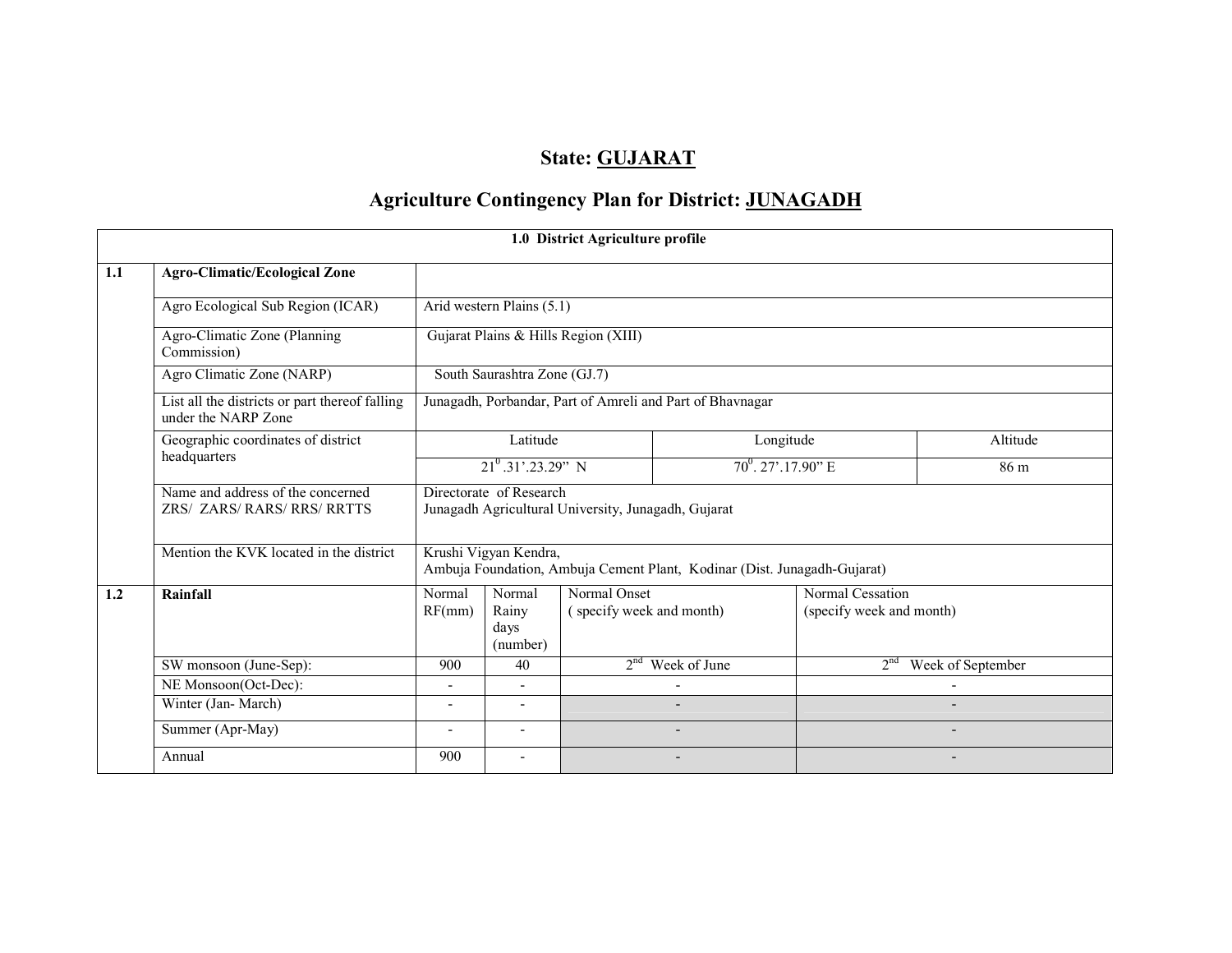| ل. 1 | Land use         | Geographica | Cultivabl | Forest | Land under   | Permanent | Cultivable | Land under | Barren and   | ⁄urrent | Other fallows |
|------|------------------|-------------|-----------|--------|--------------|-----------|------------|------------|--------------|---------|---------------|
|      | pattern of the   |             | area      | area   | non-         | pastures  | wasteland  | Misc. tree | uncultivable | fallows |               |
|      | district (latest | area        |           |        | agricultural |           |            | crops and  | land         |         |               |
|      | statistics)      |             |           |        | use          |           |            | groves     |              |         |               |
|      |                  |             |           |        |              |           |            |            |              |         |               |
|      | Area $('000 ha)$ | 884.8       | 534.3     | 76.0   | 45.5         | 89.0      | 8.8        | 0.00       | 132.9        | 17.0    | 0.00          |
|      |                  |             |           |        |              |           |            |            |              |         |               |

(Source: Reports of Junagadh District Panchayat, Junagadh)

| Area $('000 ha)$<br><b>Major Soils</b> |     | Percent (%) of total |
|----------------------------------------|-----|----------------------|
| Medium to shallow black soils          | 619 | 70                   |
| Mixed red and black soils              | 132 |                      |
| Coastal alluvial soils                 | 125 |                      |

| 1.5 | <b>Agricultural land use</b> | Area $('000 ha)$ | Cropping intensity % |
|-----|------------------------------|------------------|----------------------|
|     | Net sown area                | 333              | 128                  |
|     | Area sown more than once     | 150              |                      |
|     | Gross cropped area           | 685              |                      |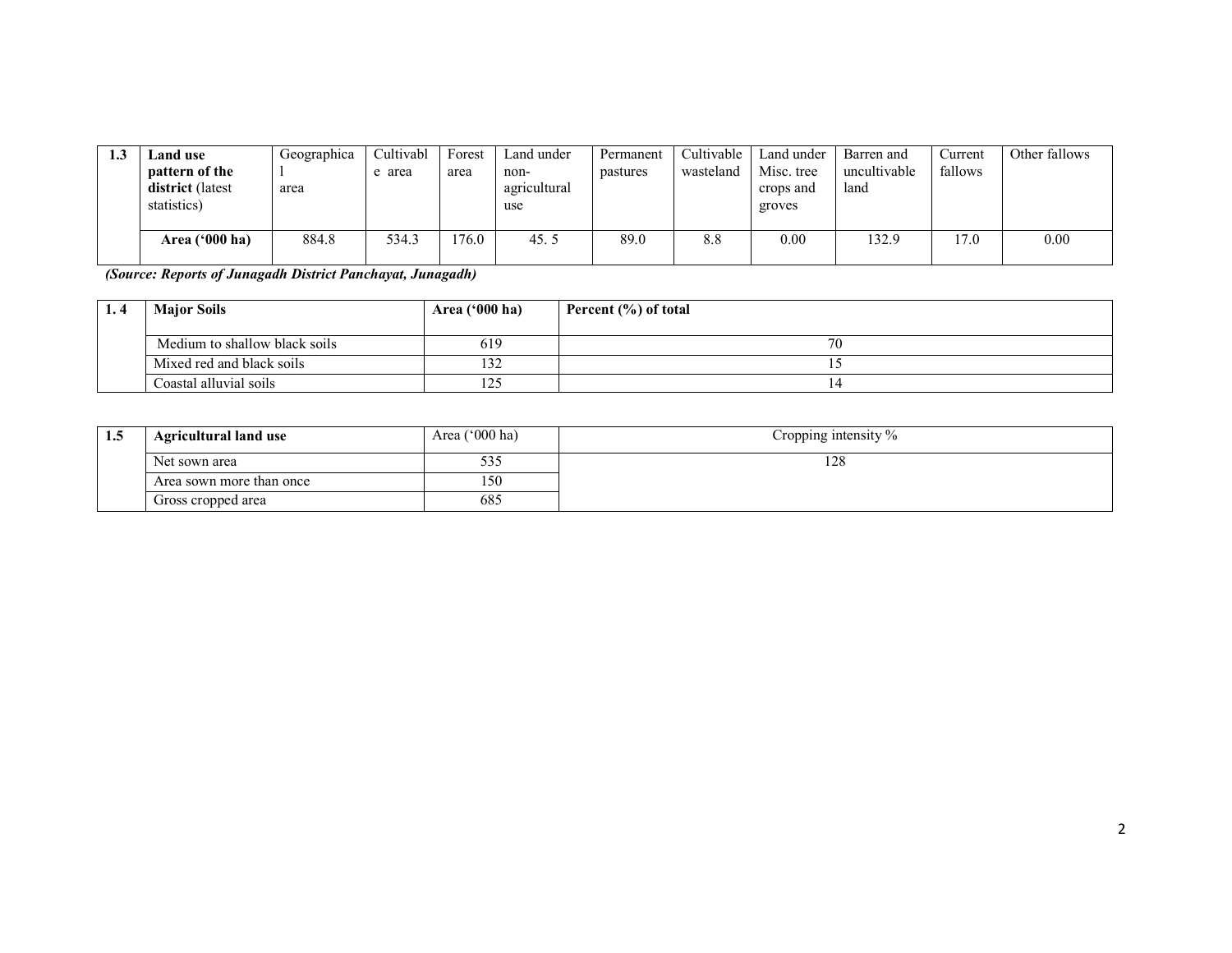| Irrigation                                                                                                 | Area ('000 ha)            |                                                                                     |                                                                                                                                            |  |  |  |  |  |  |
|------------------------------------------------------------------------------------------------------------|---------------------------|-------------------------------------------------------------------------------------|--------------------------------------------------------------------------------------------------------------------------------------------|--|--|--|--|--|--|
| Net irrigated area                                                                                         | 195                       |                                                                                     |                                                                                                                                            |  |  |  |  |  |  |
| Gross irrigated area                                                                                       | 220                       |                                                                                     |                                                                                                                                            |  |  |  |  |  |  |
| Rain fed area                                                                                              | 314                       |                                                                                     |                                                                                                                                            |  |  |  |  |  |  |
| <b>Sources of Irrigation</b>                                                                               | Number                    | Area ('000 ha)                                                                      | Percentage of total irrigated area                                                                                                         |  |  |  |  |  |  |
| Canals                                                                                                     | $(263 \text{ km})$        | 11.0                                                                                | 5.6                                                                                                                                        |  |  |  |  |  |  |
| <b>Tanks</b>                                                                                               | 8                         | 1.0                                                                                 | $\overline{0.5}$                                                                                                                           |  |  |  |  |  |  |
| Open wells                                                                                                 | 103764                    | 73.0                                                                                | 37.4                                                                                                                                       |  |  |  |  |  |  |
| Bore wells                                                                                                 | 110594                    | 1095                                                                                | 56.0                                                                                                                                       |  |  |  |  |  |  |
| Lift irrigation schemes                                                                                    |                           | $\overline{a}$                                                                      | $\overline{\phantom{a}}$                                                                                                                   |  |  |  |  |  |  |
| Micro-irrigation                                                                                           |                           | 1.4                                                                                 | $\sim$                                                                                                                                     |  |  |  |  |  |  |
| Other sources, Ponds & Check dams                                                                          | $\overline{\phantom{a}}$  | 1.0                                                                                 | 0.5                                                                                                                                        |  |  |  |  |  |  |
| <b>Total Irrigated Area</b>                                                                                |                           | 196.9                                                                               |                                                                                                                                            |  |  |  |  |  |  |
| Pump sets                                                                                                  | 108626                    |                                                                                     |                                                                                                                                            |  |  |  |  |  |  |
| No. of Tractors                                                                                            | 9773                      |                                                                                     |                                                                                                                                            |  |  |  |  |  |  |
| Groundwater availability and use* (Data<br>source: State/Central Ground water<br><b>Department /Board)</b> | No. of blocks/<br>Tehsils | $(\%)$ area                                                                         | Quality of water (specify the problem<br>such as high levels of arsenic, fluoride,<br>saline etc), *GW Development =72 %,<br>Semi critical |  |  |  |  |  |  |
| Over exploited                                                                                             |                           | 7.5                                                                                 | Saline (with sea water intrusion)                                                                                                          |  |  |  |  |  |  |
| Critical                                                                                                   | $\overline{2}$            | 11.2                                                                                | Saline                                                                                                                                     |  |  |  |  |  |  |
| Semi-critical                                                                                              | $\overline{7}$            | 42.2                                                                                | Moderate saline                                                                                                                            |  |  |  |  |  |  |
| Safe                                                                                                       | $\overline{4}$            | 39.1                                                                                |                                                                                                                                            |  |  |  |  |  |  |
| Wastewater availability and use                                                                            |                           |                                                                                     |                                                                                                                                            |  |  |  |  |  |  |
| Ground water quality                                                                                       |                           | Saline groundwater with higher TDS, Sea water intrusion problem in coastal aquifers |                                                                                                                                            |  |  |  |  |  |  |

( Source : Reports of Junagadh District Panchayat, Junagadh & Reports on GWR&IP in Gujarat, NWR,WS & Kalpsar Deptt., Govt. of Gujarat)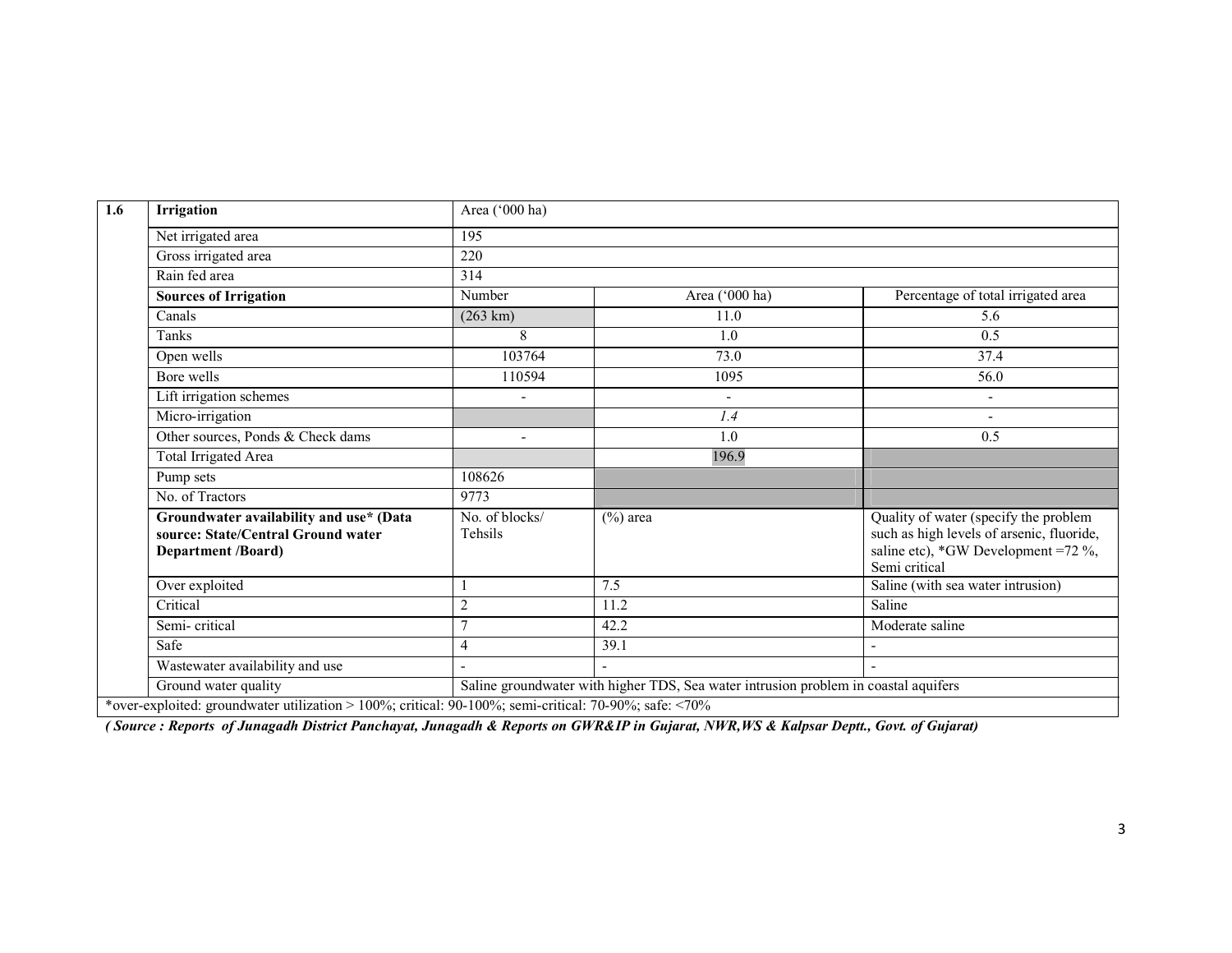| <b>Major field crops</b><br>cultivated |                          |                          |                          |                  | Area ('000 ha)           |                          |                          |                    |  |  |
|----------------------------------------|--------------------------|--------------------------|--------------------------|------------------|--------------------------|--------------------------|--------------------------|--------------------|--|--|
|                                        |                          | <b>Kharif</b>            |                          |                  | Rabi                     |                          |                          |                    |  |  |
|                                        | <b>Irrigated</b>         | Rainfed                  | <b>Total</b>             | <b>Irrigated</b> | Rainfed                  | <b>Total</b>             | <b>Summer</b>            | <b>Grand</b> total |  |  |
| Groundnut                              | $\blacksquare$           | 404.3                    | 404.3                    | $\sim$           | $\overline{\phantom{a}}$ | $\sim$                   | 18.7                     | 423.0              |  |  |
| Wheat                                  | $\blacksquare$           | $\blacksquare$           | $\blacksquare$           | 188.1            | $\overline{\phantom{a}}$ | 188.1                    | $\blacksquare$           | 188.1              |  |  |
| Cotton                                 | 39.80                    | 2.7                      | 42.5                     | $\blacksquare$   | $\overline{\phantom{a}}$ | $\overline{\phantom{a}}$ | $\overline{\phantom{a}}$ | 42.5               |  |  |
| Pulses                                 | $\blacksquare$           | 7.9                      | 7.9                      | 8.1              | $\blacksquare$           | 8.1                      | $\blacksquare$           | 15.0               |  |  |
| Sugarcane                              | $\overline{\phantom{a}}$ | $\blacksquare$           | $\blacksquare$           | 14.6             | $\overline{\phantom{a}}$ | $\overline{\phantom{a}}$ | $\overline{\phantom{a}}$ | 14.9               |  |  |
| Bajra(Pearl Millet)                    | $\blacksquare$           | 9.4                      | 9.4                      | $\blacksquare$   | $\overline{\phantom{a}}$ | $\blacksquare$           | 3.5                      | 12.9               |  |  |
| Others                                 |                          |                          |                          |                  |                          |                          |                          |                    |  |  |
| Other Oil seed crops                   | $\blacksquare$           | $\overline{\phantom{a}}$ | $\overline{\phantom{a}}$ | $\blacksquare$   | $\overline{\phantom{a}}$ | $\blacksquare$           | 0.3                      | $\blacksquare$     |  |  |
| Horticulture crops - Fruits            | Area ('000 ha)           |                          |                          |                  |                          |                          |                          |                    |  |  |
|                                        |                          | <b>Total</b>             |                          |                  |                          |                          |                          |                    |  |  |
| Mango                                  |                          |                          |                          |                  | 16.9                     |                          |                          |                    |  |  |
| Sapota                                 |                          |                          |                          |                  | $\overline{3.7}$         |                          |                          |                    |  |  |
| Banana                                 |                          |                          |                          |                  | 1.7                      |                          |                          |                    |  |  |

#### 1.7 Area under major field crops & horticulture (as per latest figures) (Specify year 2008-09)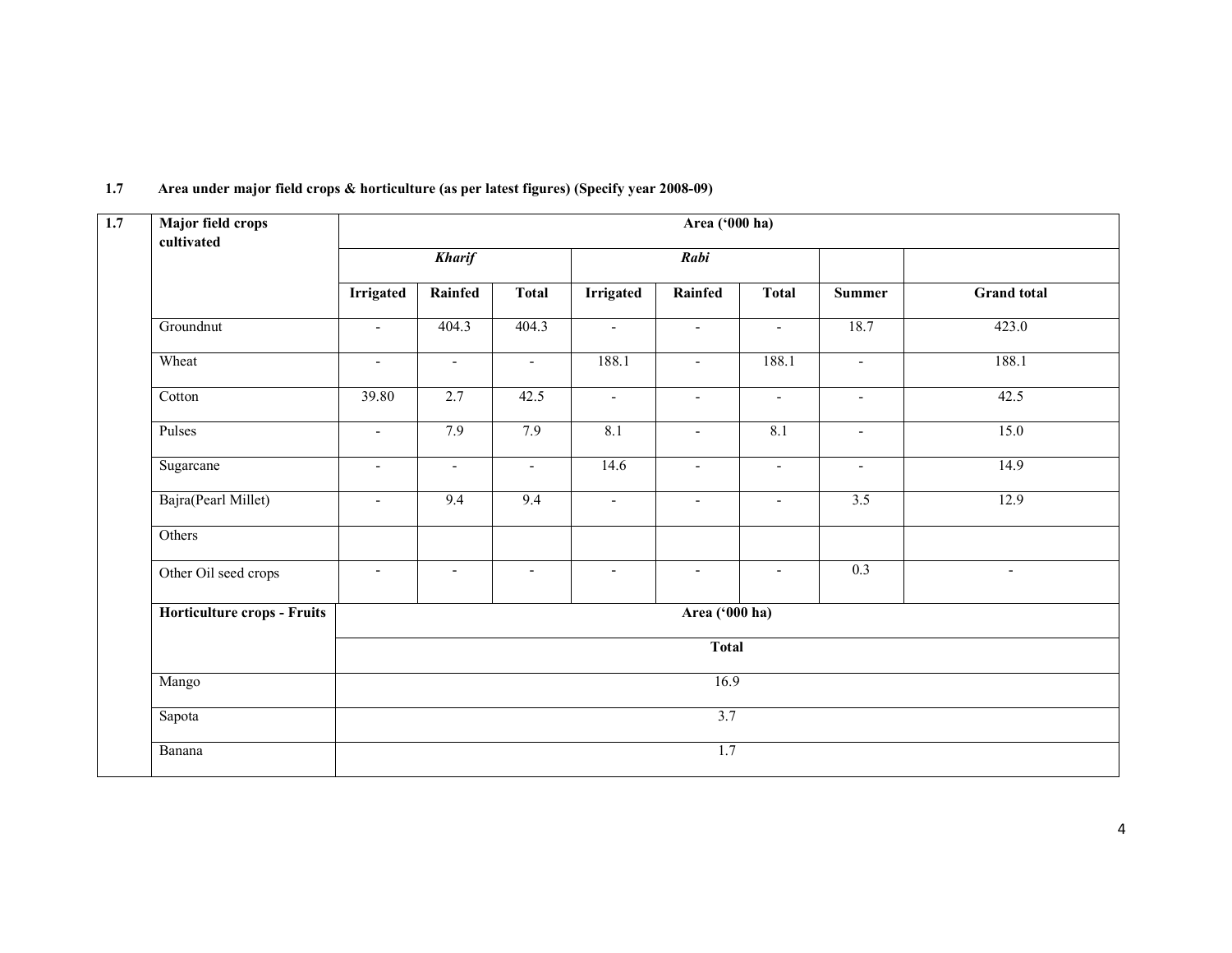| Citrus                                 | 0.5             |
|----------------------------------------|-----------------|
| Ber                                    | 0.3             |
| Horticulture crops -<br>Vegetables     | <b>Total</b>    |
| Garlic                                 | $\overline{11}$ |
| Onion                                  | 3.2             |
| Tomato                                 | 1.0             |
| Brinjal                                | 8.3             |
| Others                                 | $\sim$          |
| <b>Medicinal and Aromatic</b><br>crops | <b>Total</b>    |
| Isabgul                                | 0.3             |
| Fenugreek                              | 0.1             |
| Cumin                                  | 18.2            |
| Coriander                              | 17.0            |
| Others                                 | $\sim$          |
| <b>Plantation crops</b>                | <b>Total</b>    |
| Coconut                                | 6.5             |
| eg., industrial pulpwood<br>crops etc. | $\omega$        |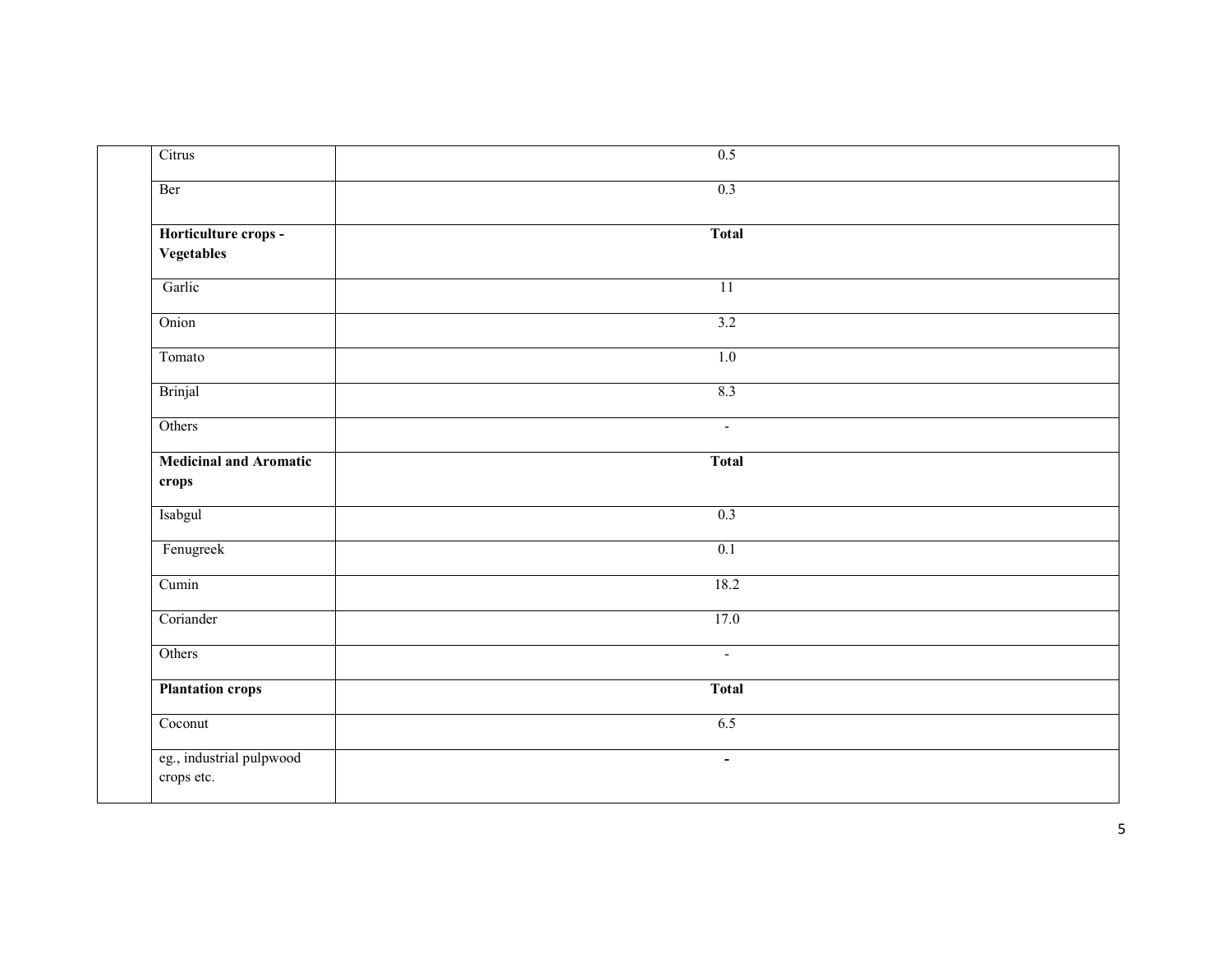| <b>Fodder crops</b>    | <b>Total</b>             |
|------------------------|--------------------------|
| Sorghum                | $\overline{\phantom{0}}$ |
| Total fodder crop area | $\overline{\phantom{0}}$ |
| <b>Grazing land</b>    | 88.9                     |
| Sericulture etc        | -                        |

| 1.8  | Livestock                                       | <b>Male ('000)</b> | Female ('000) | <b>Total ('000)</b>       |
|------|-------------------------------------------------|--------------------|---------------|---------------------------|
|      | Non descriptive Cattle (local low yielding)     |                    |               | 445.0                     |
|      | Crossbred cattle                                |                    |               |                           |
|      | Non descriptive Buffaloes (local low yielding)  |                    |               | 304.5                     |
|      | <b>Graded Buffaloes</b>                         |                    |               |                           |
|      | Goat                                            |                    |               | 122.0                     |
|      | Sheep                                           |                    |               | 55.8                      |
|      | Others (Camel, Pig, Yak, horse etc.)            |                    |               | 33.4                      |
|      | Commercial dairy farms (Number)                 |                    |               | 3.0                       |
| 1.9  | <b>Poultry</b>                                  | No. of farms       |               | Total No. of birds ('000) |
|      | Commercial                                      | $\blacksquare$     |               | 39.6                      |
|      | Backyard                                        | $\sim$             |               | $\overline{\phantom{a}}$  |
| 1.10 | Fisheries (Data source: Chief Planning Officer) |                    |               |                           |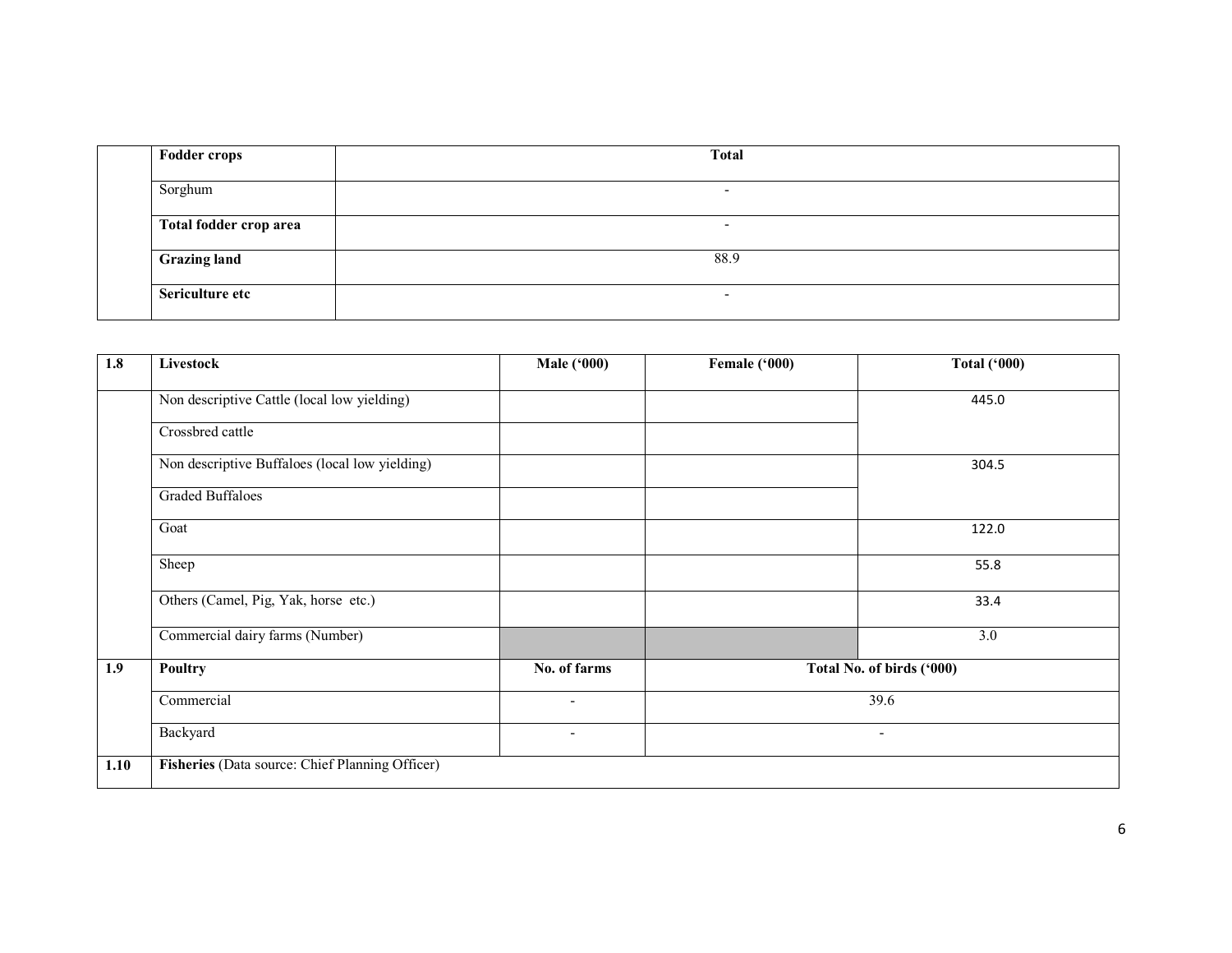| i) Marine (Data Source: Fisheries<br>Department)                | No. of fishermen | <b>Boats</b>                    |                    |                                          | <b>Storage facilities (Ice</b><br>plants etc.)         |                                 |  |
|-----------------------------------------------------------------|------------------|---------------------------------|--------------------|------------------------------------------|--------------------------------------------------------|---------------------------------|--|
|                                                                 |                  | Mechanized                      | Non-<br>mechanized | Mechanized<br>(Trawl nets,<br>Gill nets) | Non-mechanized<br>(Shore Seines,<br>Stake & trap nets) |                                 |  |
|                                                                 | 33364            | 9239                            | 257                | 260459                                   |                                                        | 300 cold storage & Ice<br>units |  |
| ii) Inland (Data Source: Fisheries<br>Department)               |                  | No. Farmer owned ponds          |                    | <b>No. of Reservoirs</b>                 |                                                        | No. of village tanks            |  |
| <b>B.</b> Culture                                               | $\blacksquare$   |                                 |                    | ۰                                        |                                                        | $\overline{\phantom{0}}$        |  |
|                                                                 |                  |                                 |                    |                                          |                                                        |                                 |  |
|                                                                 |                  | Water Spread Area (ha)          |                    | Yield (t/ha)                             |                                                        | Production ('000 tons)          |  |
| i) Brackish water (Data Source: MPEDA/<br>Fisheries Department) |                  | 0.1<br>$\overline{\phantom{a}}$ |                    | 0.8                                      |                                                        | 0.08                            |  |
| ii) Fresh water (Data Source: Fisheries                         |                  |                                 |                    |                                          |                                                        | ۰                               |  |

(Source: Reports of Junagadh District Panchayat, Department of Agriculture , Fisheries and Animal husbandry , Govt. of Gujarat)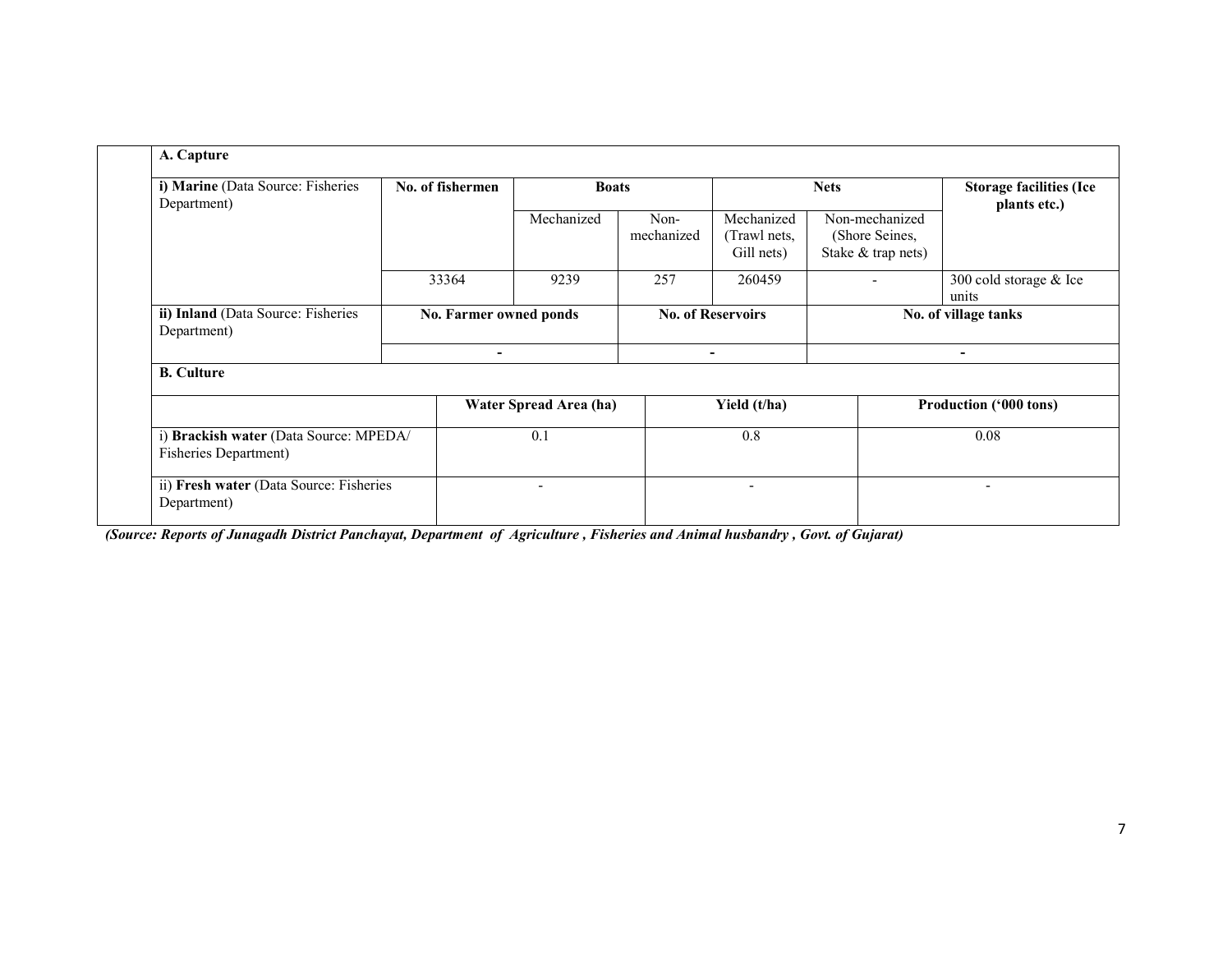| 1.11 | Name of crop                     |                          | $\bullet$<br><b>Kharif</b> |                              | Rabi                     | <b>Summer</b>            |                          |                       | Total                   | Crop                          |
|------|----------------------------------|--------------------------|----------------------------|------------------------------|--------------------------|--------------------------|--------------------------|-----------------------|-------------------------|-------------------------------|
|      |                                  | Production<br>(000 t)    | Productivity<br>(kg/ha)    | Production<br>(000 t)        | Productivity<br>(kg/ha)  | Production<br>(000 t)    | Productivity<br>(kg/ha)  | Production<br>(000 t) | Productivity<br>(kg/ha) | residue as<br>fodder<br>(000) |
|      |                                  |                          |                            |                              |                          |                          |                          |                       |                         | tons)                         |
|      | <b>Major Field crops</b>         |                          |                            |                              |                          |                          |                          |                       |                         |                               |
|      | Grounnut                         | 656.9                    | 1657.4                     | $\blacksquare$               | $\blacksquare$           | 34.3                     | 1742.4                   | 691.2                 | 1699                    | 1283.5                        |
|      | Cotton                           | 215.7                    | 887.1                      | $\overline{\phantom{a}}$     | $\overline{\phantom{a}}$ | $\overline{\phantom{a}}$ | $\overline{\phantom{a}}$ | 215.7                 | 887                     | $\overline{\phantom{a}}$      |
|      | Wheat                            | $\overline{\phantom{a}}$ | $\overline{\phantom{0}}$   | 517.1                        | 3639.2                   |                          |                          | 517.1                 | 3639                    | 631.7                         |
|      | Bajra                            | 23.3                     | 1797.4                     |                              |                          | 15.8                     | 2431.4                   | 39.1                  | 2114                    | 76.0                          |
|      | Pulses                           | 5.6                      | 654.1                      | 10.4                         | 1296.2                   |                          |                          | 16.0                  | 975                     | 23.9                          |
|      | Sugarcane                        | 102.4                    | 9075.6                     | $\overline{\phantom{a}}$     | $\overline{\phantom{a}}$ | $\overline{\phantom{0}}$ | ٠                        | 102.4                 | 9076                    | $\overline{\phantom{a}}$      |
|      | <b>Major Horticultural crops</b> |                          |                            |                              |                          |                          |                          |                       |                         |                               |
|      | Mango                            | $\overline{\phantom{a}}$ | $\overline{a}$             | $\overline{a}$               | $\overline{a}$           | $\overline{\phantom{0}}$ | $\sim$                   | 77.0                  | 4671                    |                               |
|      | SapotaChiku)                     | $\overline{\phantom{a}}$ | $\overline{\phantom{a}}$   | $\qquad \qquad \blacksquare$ | $\overline{a}$           | $\overline{a}$           | $\overline{\phantom{0}}$ | 32.1                  | 8779                    |                               |
|      | Banana                           | $\overline{\phantom{a}}$ | $\overline{\phantom{a}}$   | $\overline{\phantom{a}}$     | $\overline{\phantom{0}}$ | -                        | $\overline{\phantom{0}}$ | 77.3                  | 39862                   |                               |
|      | Citrus                           | $\overline{\phantom{a}}$ | $\overline{\phantom{a}}$   | $\qquad \qquad -$            | $\blacksquare$           | $\blacksquare$           | ۰                        | 3.0                   | 6404                    |                               |
|      | Coconut                          | $\overline{\phantom{a}}$ | $\overline{\phantom{0}}$   | $\overline{\phantom{0}}$     | $\blacksquare$           | $\overline{\phantom{a}}$ | ۰                        | 46.3                  | 9315                    |                               |
|      | Ber                              | $\overline{\phantom{a}}$ | $\overline{\phantom{0}}$   | $\qquad \qquad -$            | $\blacksquare$           | $\overline{\phantom{a}}$ | ۰                        | 1.0                   | 3775                    |                               |

#### 1.11 Production and Productivity of major crops (Average of last 5 years: 2004-09; specify years)

( Source :Reports of Department Agriculture, Govt. of Gujarat)

| 1.12 | Sowing window for 5 major<br>field crops<br>(start and end of normal)<br>sowing period) | Groundnut                      |                                            | Wheat                                                 | Bajra (Pearl Millet)     | Green gram                                 |
|------|-----------------------------------------------------------------------------------------|--------------------------------|--------------------------------------------|-------------------------------------------------------|--------------------------|--------------------------------------------|
|      | Kharif-Rainfed                                                                          | June $2nd$ wk to July $1st$ wk | June $2nd$ wk to July $1st$                |                                                       | June $2^{nd}$ wk to July | June $2^{nd}$ wk to July $2^{nd}$          |
|      |                                                                                         |                                | wk                                         |                                                       | $2^{nd}$ wk              | wk                                         |
|      | Kharif-Irrigated                                                                        |                                | May $4^{\text{th}}$ wk to June<br>$2nd$ wk |                                                       |                          |                                            |
|      | Rabi-Rainfed                                                                            |                                |                                            |                                                       |                          |                                            |
|      | Rabi-Irrigated                                                                          |                                |                                            | Nov.2 <sup>nd</sup> wk to<br>Nov. $4^{th}$ wk $\cdot$ |                          | Oct.3 <sup>rd</sup><br>wk to Nov.4th<br>wk |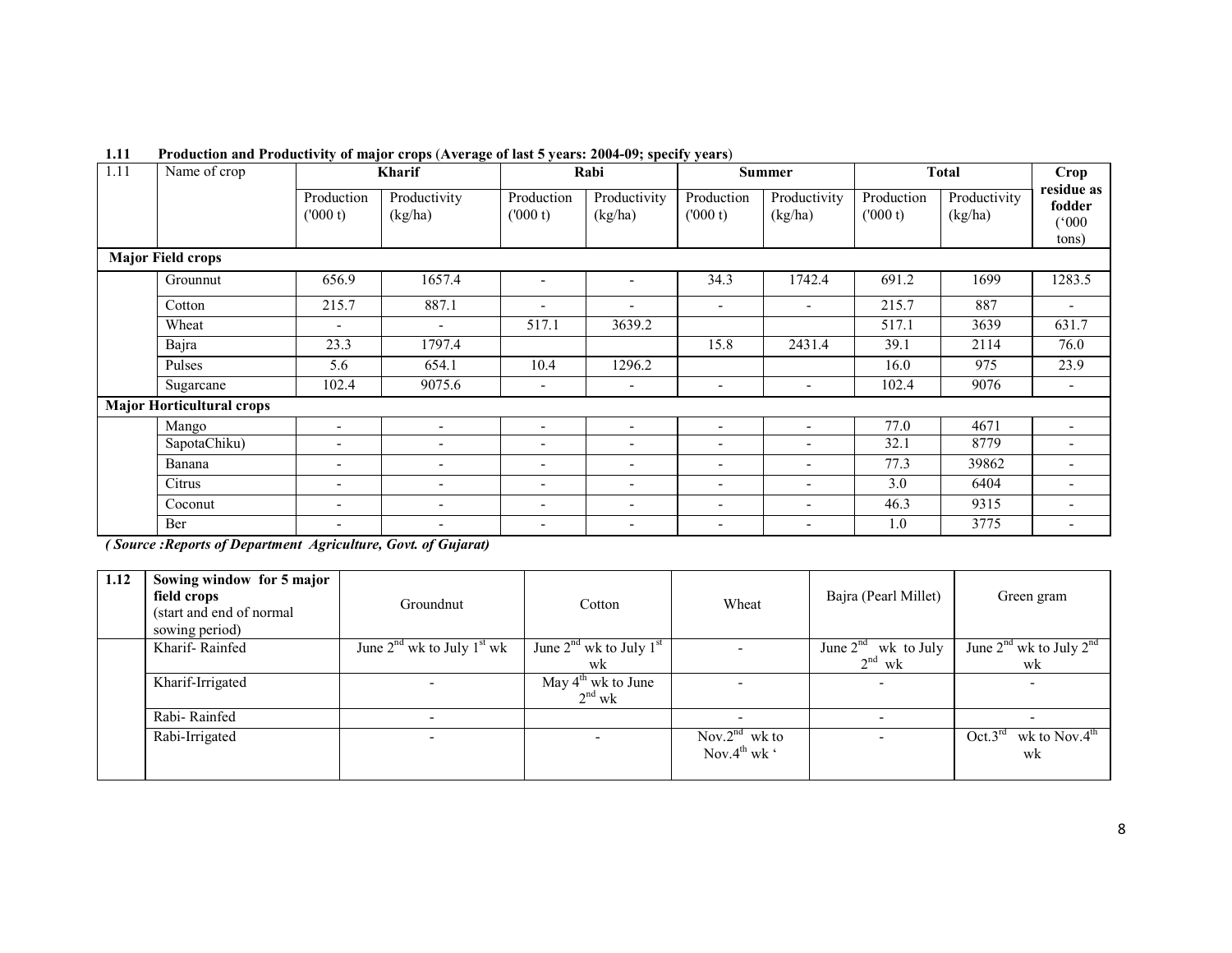| 1.13 | What is the major contingency the district is prone to? (Tick mark)                   | Regular | <b>Occasional</b> | <b>None</b> |
|------|---------------------------------------------------------------------------------------|---------|-------------------|-------------|
|      | Drought                                                                               |         |                   |             |
|      | Flood                                                                                 |         |                   |             |
|      | Cyclone                                                                               |         |                   |             |
|      | Hail storm                                                                            |         |                   |             |
|      | Heat wave                                                                             |         |                   |             |
|      | Cold wave                                                                             |         |                   |             |
|      | Frost                                                                                 |         |                   |             |
|      | Sea water intrusion(Una,Kodinar,Sutrapada,Veraval, Maliya Hatina &Mangrol<br>talukas) |         |                   |             |
|      | Pests and disease outbreak (specify)                                                  |         |                   |             |
|      | Pests-Aphid, Jasid, Thrips, White fly&Fruit fly                                       |         |                   |             |
|      | Diseases-Powdery Mildew, Rust, Leaf spot, Tikka & Downy Mildew                        |         |                   |             |
|      | Others (specify)                                                                      |         |                   |             |

| 1.14 | Include Digital maps of<br>the district for | Location map of district within State as Annexure I | Enclosed: Yes |
|------|---------------------------------------------|-----------------------------------------------------|---------------|
|      |                                             | Mean annual rainfall as Annexure 2                  | Enclosed: Yes |
|      |                                             | Soil map as Annexure 3                              | Enclosed: Yes |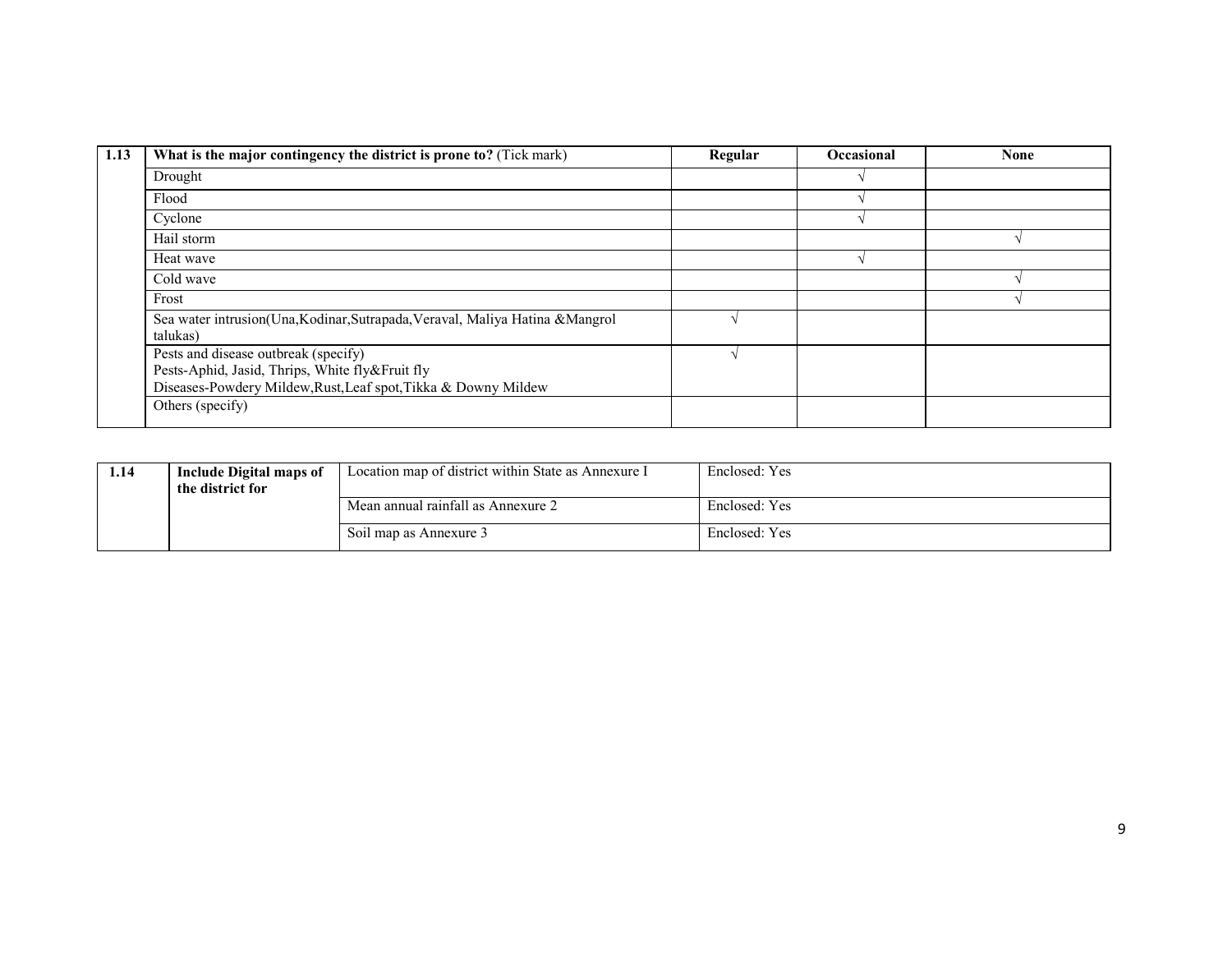#### 2.0 Strategies for weather related contingencies

2.1 Drought

2.1.1 Rainfed situation

| <b>Condition</b><br><b>Suggested Contingency measures</b> |                                                               |                                                 |                                                                                                                      |                                                                                                                                                                     |                                                                                                                                                         |
|-----------------------------------------------------------|---------------------------------------------------------------|-------------------------------------------------|----------------------------------------------------------------------------------------------------------------------|---------------------------------------------------------------------------------------------------------------------------------------------------------------------|---------------------------------------------------------------------------------------------------------------------------------------------------------|
| <b>Early season</b><br>drought (delayed<br>onset)         | <b>Major Farming</b><br>situation                             | Normal Crop / Cropping system                   | Change in crop / cropping<br>system <sup>c</sup> including variety                                                   | Agronomic<br>measures                                                                                                                                               | <b>Remarks on Implementation</b>                                                                                                                        |
| Delay by 2 weeks                                          | Medium &<br>shallow black to                                  | Groundnut (spreading $\&$ semi spreading)       | No Change                                                                                                            |                                                                                                                                                                     |                                                                                                                                                         |
| (June $4^{\text{th}}$ week)                               | mixed red $\&$<br>black soils                                 | Bajra                                           |                                                                                                                      |                                                                                                                                                                     |                                                                                                                                                         |
|                                                           |                                                               | Green gram                                      |                                                                                                                      |                                                                                                                                                                     |                                                                                                                                                         |
|                                                           | Coastal Alluvial<br>soils                                     | Bajra                                           |                                                                                                                      |                                                                                                                                                                     | $\overline{\phantom{a}}$                                                                                                                                |
| Condition                                                 |                                                               |                                                 |                                                                                                                      | <b>Suggested Contingency measures</b>                                                                                                                               |                                                                                                                                                         |
| <b>Early season</b><br>drought (delayed<br>onset)         | <b>Major Farming</b><br>situation                             | <b>Normal Crop/cropping system</b>              | Change in crop/cropping<br>system (including variety)                                                                | Agronomic<br>measures                                                                                                                                               | <b>Remarks on Implementation</b>                                                                                                                        |
| Delay by 4 weeks<br>(July $2^{nd}$ week)                  | Medium &<br>shallow black to<br>mixed red $\&$<br>black soils | Groundnut (spreading & semi spreading)<br>Bajra | Prefer bunch variety GG-<br>$2/GG-5/$<br>GG-7/Semi<br>spreading variety G-20 of<br>groundnut<br>Castor(GAU-CH-1,GCH- | Keep 45 cm<br>and 60 cm<br>row spacing<br>for bunch<br>and semi<br>spreading<br>groundnut,<br>respectively.<br>Other<br>practices will<br>be as such<br>As per crop | Agencies for quality seed supply<br>National<br>Seed<br>are<br>Corporation(NSC), Gujarat State<br>Seed<br>Corporation(GSSC),<br>University, Gujcomasol. |
|                                                           |                                                               |                                                 | 6)Pigeonpea (GT-100, BDN-<br>Sorghum<br>$(GFS-4&5,$<br>$2)$ /<br>Gundhari, S-1049)                                   | change,<br>follow the<br>package of                                                                                                                                 |                                                                                                                                                         |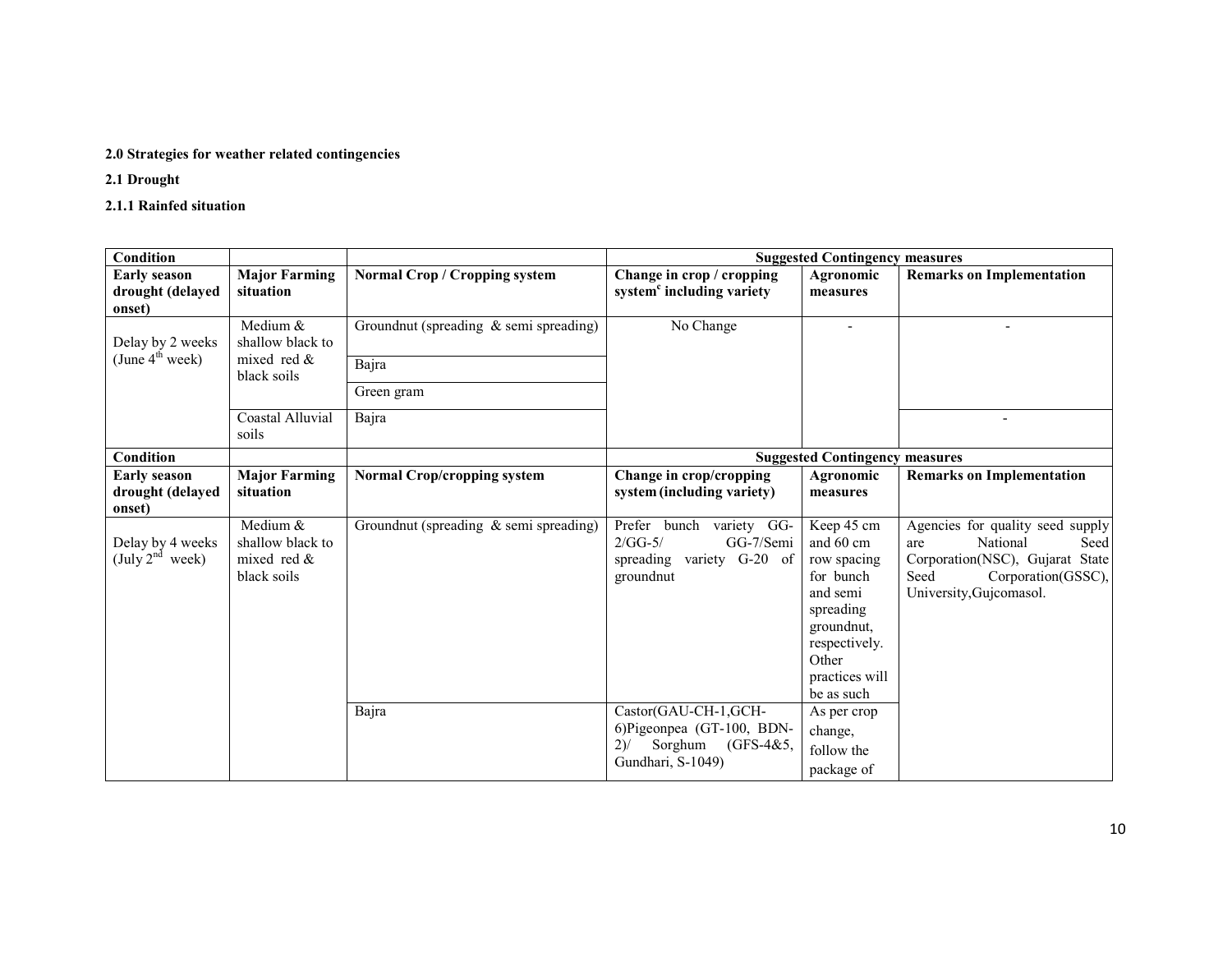|                           |            |                                                                                                     | practices.                                                       |
|---------------------------|------------|-----------------------------------------------------------------------------------------------------|------------------------------------------------------------------|
|                           | Green gram | Green Gram (Variety Guj.<br>Mug-4) / Black Gram (Guj.<br>Udad-1, $T-9$ )                            | As per crop<br>change,<br>follow the<br>package of<br>practices. |
| Coastal alluvial<br>soils | Bajra      | Castor GAU-CH-1, GCH-6 /<br>Pigeon pea, GT-100, BDN-2<br>$GFS-4&5$ ,<br>Sorghum<br>Gundhari, S-1049 | As per crop<br>change,<br>follow the<br>package of<br>practices. |

| Condition                                            |                                                              |                                                 | <b>Suggested Contingency measures</b>                                                                                                                                              |                                                                                                    |                                                                                                                                                                                                                                                                                                                                                            |  |  |
|------------------------------------------------------|--------------------------------------------------------------|-------------------------------------------------|------------------------------------------------------------------------------------------------------------------------------------------------------------------------------------|----------------------------------------------------------------------------------------------------|------------------------------------------------------------------------------------------------------------------------------------------------------------------------------------------------------------------------------------------------------------------------------------------------------------------------------------------------------------|--|--|
| <b>Early season</b><br>drought<br>(delayed<br>onset) | Major<br>Farming<br>situation                                | <b>Normal</b><br>Crop/cropping<br>system        | Change in crop/cropping system                                                                                                                                                     | <b>Agronomic measures</b>                                                                          | <b>Remarks on Implementation</b>                                                                                                                                                                                                                                                                                                                           |  |  |
| Delay by 6<br>weeks (July<br>$4^{\text{th}}$ week)   | Medium $&$<br>shallow black<br>to mixed red<br>& black soils | Groundnut<br>(spreading $\&$ semi<br>spreading) | Green Gram (Guj. Mung-4, K-85)/<br>Sesame (Purva-1)/Sorghum (GFS-<br>Gundhari, S-1049)/ Castor<br>4&5.<br>(GAU-CH-1, GCH-)6 / Pigeon pea,<br>$(BDN-2)/$ Cotton $(G \cot 13.15.21)$ | Keep 45 cm and 60 cm<br>row spacing for bunch<br>and semi spreading<br>groundnut,<br>respectively. | Agencies for quality seed supply are National<br>Seed Corporation (NSC), Gujarat State Seed<br>Corporation(GSSC), University, Gujcomasol.<br>Supply of quality seed from NSC, GSSC, SAU,<br>and zero till seed drill, seed dressing equipments,<br>dusters from<br>$\alpha$<br>Spayers<br>government<br>schemes(Implements like seed drill, seed dressing) |  |  |
|                                                      |                                                              | Bajra                                           | $-do-$                                                                                                                                                                             |                                                                                                    | are available in Rajkot).                                                                                                                                                                                                                                                                                                                                  |  |  |
|                                                      |                                                              | Greengram                                       | Green Gram (Variety Guj. Mug-4)<br>Black Gram (Guj. Udad-1, T-9)                                                                                                                   |                                                                                                    |                                                                                                                                                                                                                                                                                                                                                            |  |  |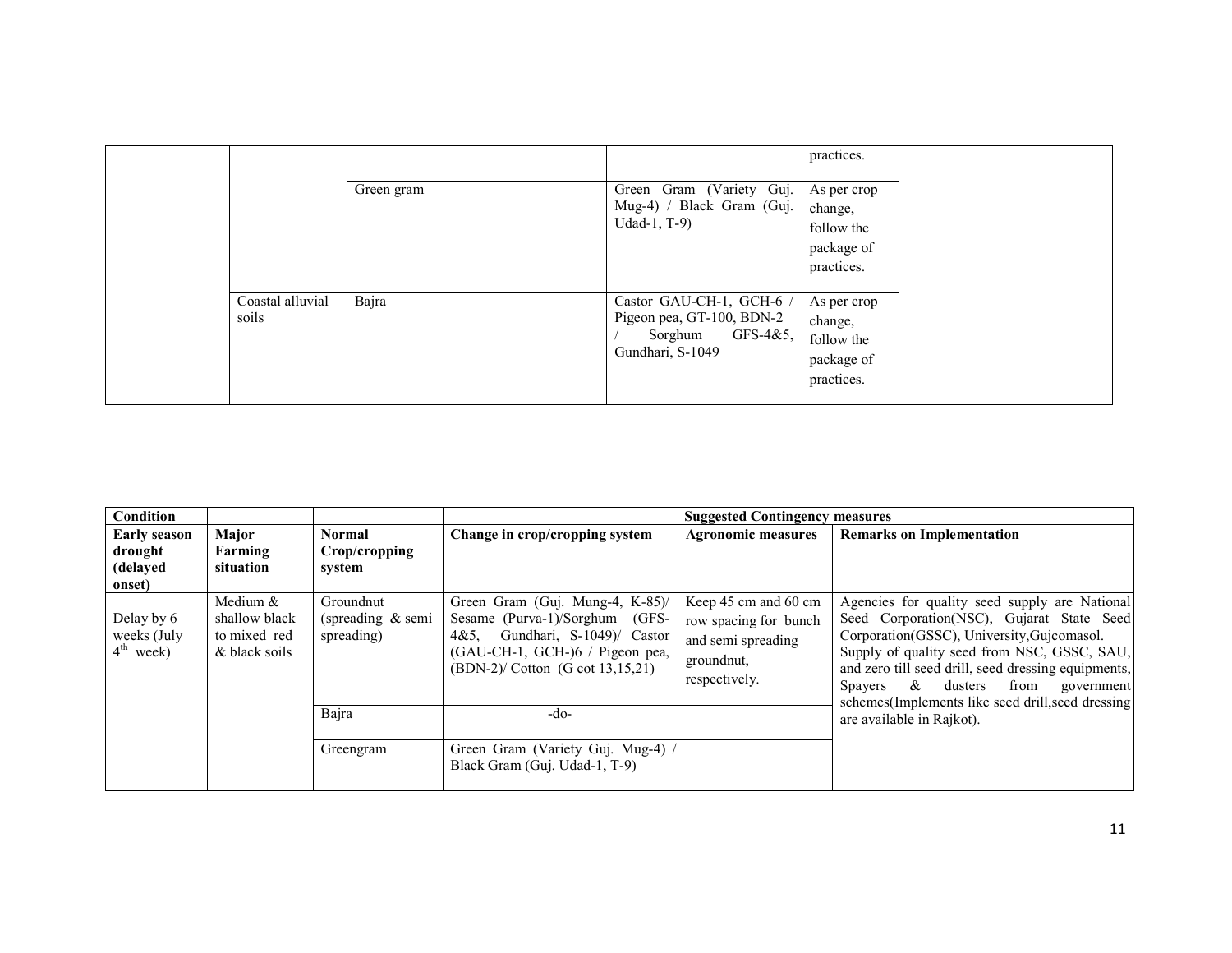|                                                      | Coastal<br>Alluvial                                  | Bajra                                        | Greengram (Variety Guj. Mug-4)<br>Blackgram (Guj. Udad-1, T-9)/<br>/Sorghum GFS-4&5, Gundhari, S-<br>1049/ Castor GAU-CH-1, GCH-6 /<br>Pigeon pea, GT-100, BDN-2, Cotton<br>G cot 13,15,21 | (As per crop change,<br>follow the package of<br>practices.)                                        |                                                                                                                                                                                                                                                                                                                                                         |
|------------------------------------------------------|------------------------------------------------------|----------------------------------------------|--------------------------------------------------------------------------------------------------------------------------------------------------------------------------------------------|-----------------------------------------------------------------------------------------------------|---------------------------------------------------------------------------------------------------------------------------------------------------------------------------------------------------------------------------------------------------------------------------------------------------------------------------------------------------------|
| Condition                                            |                                                      |                                              |                                                                                                                                                                                            | <b>Suggested Contingency measures</b>                                                               |                                                                                                                                                                                                                                                                                                                                                         |
| <b>Early season</b><br>drought<br>(delayed<br>onset) | Major<br>Farming<br>situation                        | Normal<br>Crop/cropping<br>system            | Change in crop/cropping system                                                                                                                                                             | <b>Agronomic measures</b>                                                                           | <b>Remarks on Implementation</b>                                                                                                                                                                                                                                                                                                                        |
| Delay by 8<br>weeks (Aug<br>2 <sup>nd</sup><br>week) | Medium &<br>shallow black<br>to mixed red<br>& black | Groundnut<br>(spreading & semi<br>spreading) | Sesame Purva-1/Sorghum<br>GFS-<br>Gundhari, S-1049/<br>4&5.<br>Castor<br>GAU-CH-1, GCH-5/                                                                                                  | Keep 45 cm and 60 cm<br>row spacing for bunch<br>and semi spreading<br>ground nut,<br>respectively. | Agencies for quality seed supply are National<br>Seed Corporation(NSC), Gujarat State Seed<br>Corporation(GSSC), University, Gujcomasol.<br>Supply of quality seed from NSC, GSSC, SAU,<br>and zero till seed drill, seed dressing equipments,<br>$\&$<br>dusters<br>from<br>government<br>spayers<br>schemes(Implements like seed drill, seed dressing |
|                                                      |                                                      | Bajra                                        | $-do-$                                                                                                                                                                                     |                                                                                                     | are available in Rajkot).                                                                                                                                                                                                                                                                                                                               |
|                                                      |                                                      | Green gram                                   | $-do-$                                                                                                                                                                                     |                                                                                                     |                                                                                                                                                                                                                                                                                                                                                         |
|                                                      | Coastal<br>alluvial soils                            | Bajra                                        | Sorghum GFS-4&5, Gundhari, S-<br>1049/ Castor GAU-CH-1, GCH-5                                                                                                                              |                                                                                                     |                                                                                                                                                                                                                                                                                                                                                         |

| Condition                      |                  |               |                 | <b>Suggested Contingency measures</b> |                                      |  |  |
|--------------------------------|------------------|---------------|-----------------|---------------------------------------|--------------------------------------|--|--|
| Early season drought (Normal   | Major            | <b>Normal</b> | Crop management | Soil nutrient & moisture              | <b>Remarks on Implementation</b>     |  |  |
| onset)                         | Farming          | Crop/cropping |                 | conservation measures                 |                                      |  |  |
|                                | situation        | system        |                 |                                       |                                      |  |  |
| Normal onset followed by 15-   | Medium $&$       | Groundnut     | Gap filling     | Intercultivation to fill soil         | Supply of plastic film through govt. |  |  |
| 20 days dry spell after sowing | shallow black to |               |                 | cracks, mulching with wheat           | schemes. Cotton stock shredding      |  |  |
| leading to poor                | mixed red $\&$   |               |                 | straw or shredded cotton stalk        | machine which available in Jasdan    |  |  |
| germination/crop stand etc.    | black            |               |                 | Mulching(Plastic film 25              | Village of Rajkot district to be     |  |  |
|                                |                  |               |                 | micron, $\sim$ 200 kg/ha.)            | supplied by Govt.                    |  |  |
|                                |                  | Bajra         | Thinning to     | Intercultivation to fill soil         |                                      |  |  |
|                                |                  |               | maintain 10 cm  | cracks, mulching with wheat           |                                      |  |  |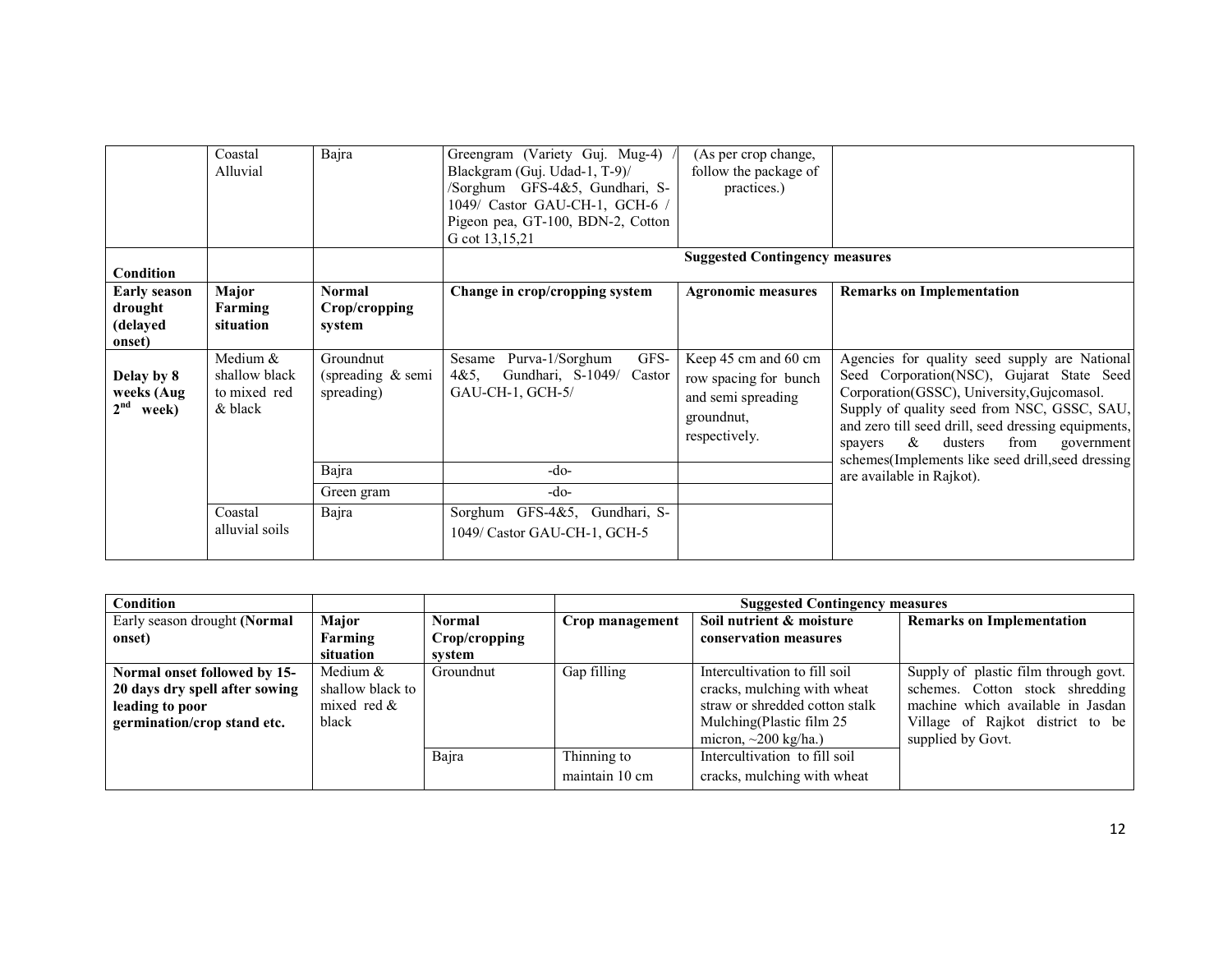|                  |           | plant to plant | straw or shredded cotton stalk |
|------------------|-----------|----------------|--------------------------------|
|                  |           | spacing        |                                |
|                  | Greengram |                | -do-                           |
|                  |           |                |                                |
| Coastal alluvial | Bajra     | Thinning to    | Mulching with wheat straw or   |
| soils            |           | maintain 10 cm | shredded cotton stalk.         |
|                  |           | plant to plant |                                |
|                  |           | spacing        |                                |

| <b>Condition</b>                                                                                 |                                                      |                                          |                                                                                                                                                                                                                   | <b>Suggested Contingency measures</b>                                                                                            |                                                                                                                                  |
|--------------------------------------------------------------------------------------------------|------------------------------------------------------|------------------------------------------|-------------------------------------------------------------------------------------------------------------------------------------------------------------------------------------------------------------------|----------------------------------------------------------------------------------------------------------------------------------|----------------------------------------------------------------------------------------------------------------------------------|
| Mid season drought<br>(long dry spell,<br>consecutive 2 weeks<br>rainless $(>2.5$ mm)<br>period) | Major<br>Farming<br>situation                        | <b>Normal</b><br>Crop/cropping<br>system | Crop management                                                                                                                                                                                                   | Soil nutrient & moisture<br>conservation measures                                                                                | <b>Remarks on Implementation</b>                                                                                                 |
| At vegetative stage                                                                              | Medium &<br>shallow black<br>to mixed red<br>& black | Groundnut                                | Weeding. Protection against sucking<br>pests (control Jassid with methyle-<br>o-demeton $(a)$ 10 ml / 10 lit. water or<br>dimetheote $\omega$ 10 ml/ 10 lit water),<br>life saving irrigation if possible         | Mulching with wheat straw or<br>crushed cotton stalk<br>Mulching(Plastic film 25<br>micron, $\sim$ 200 kg/ha.)<br>Inter tilling, | Supply of plastic film<br>and<br>pesticides<br>through<br>govt.<br>schemes. Ensure electric supply<br>for life saving irrigation |
|                                                                                                  |                                                      | Bajra                                    | Weeding/ thinning to maintain 10<br>cm plant to plant spacing.<br>Life saving irrigation if possible.                                                                                                             | Inter tilling.<br>Spray 1 % N through urea<br>after relief of drought.                                                           |                                                                                                                                  |
|                                                                                                  |                                                      | Greengram                                | Weeding. Protection against sucking<br>pests (To control Jassid spraying of<br>methyle-o-demeton $@$ 10 ml / 10 lit.<br>water or dimetheote $(a)$ 10 ml/ 10 lit<br>water).<br>Life saving irrigation if possible. | Intercultivation                                                                                                                 |                                                                                                                                  |
|                                                                                                  | Coastal alluvial<br>soils                            | Bajra                                    | Weeding/ thinning to maintain 10<br>cm plant to plant spacing<br>life saving irrigation if possible                                                                                                               | Intercultivation                                                                                                                 | Ensure electric supply for life<br>saving irrigation by Electricity<br>Supply Board of State                                     |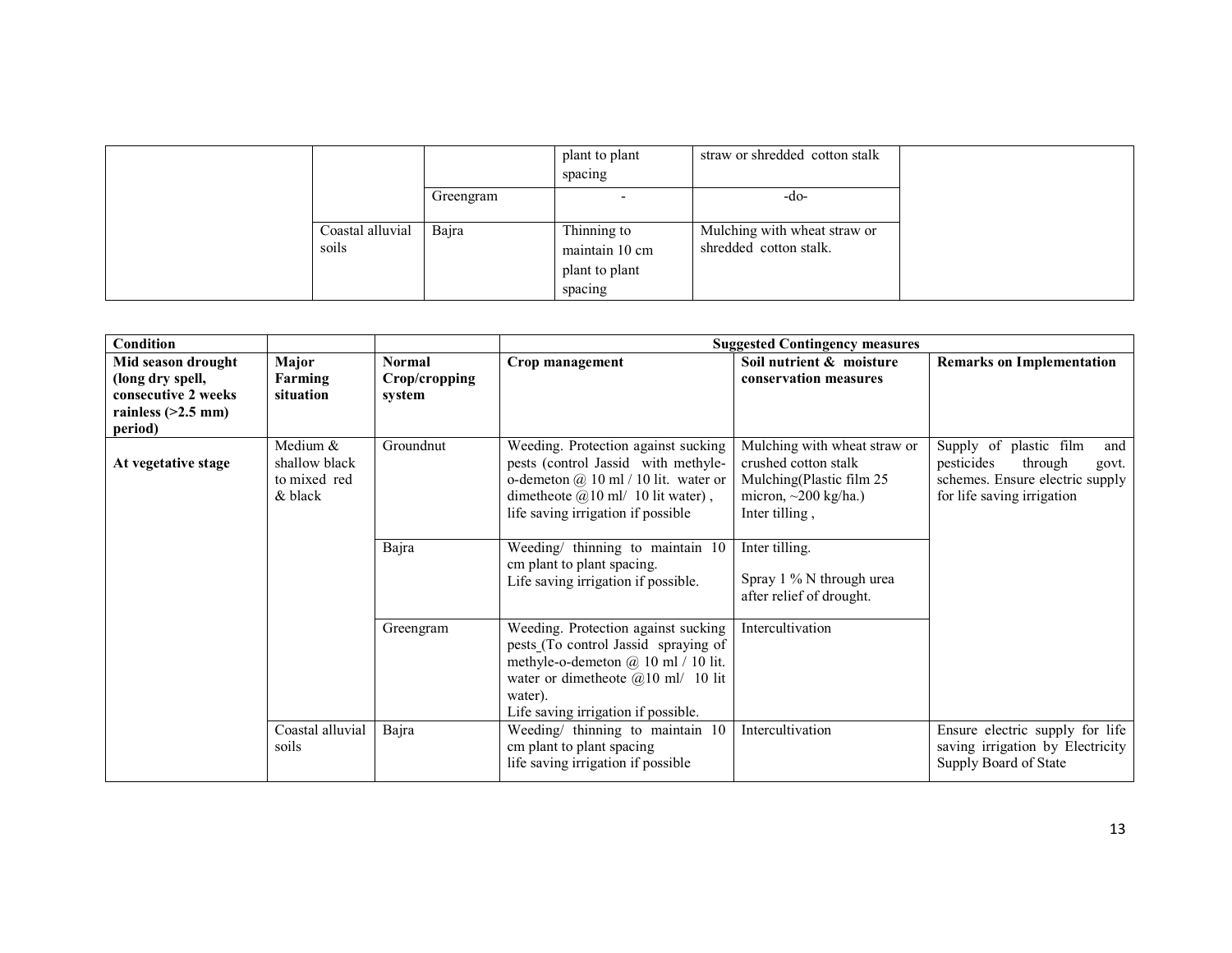| Condition                       |                                                   |                                       |                                                                                                                             | <b>Suggested Contingency measures</b>                                       |                                                                                              |
|---------------------------------|---------------------------------------------------|---------------------------------------|-----------------------------------------------------------------------------------------------------------------------------|-----------------------------------------------------------------------------|----------------------------------------------------------------------------------------------|
| Mid season<br>drought (long dry | <b>Major Farming</b><br>situation                 | <b>Normal Crop/cropping</b><br>system | Crop management                                                                                                             | Soil nutrient &<br>moisture conservation                                    | <b>Remarks on Implementation</b>                                                             |
| spell)                          |                                                   |                                       |                                                                                                                             | measures                                                                    |                                                                                              |
| At flowering/<br>fruiting stage | Medium & shallow<br>black to mixed red<br>& black | Groundnut                             | Supplemental irrigation<br>followed by weeding.                                                                             | $\overline{\phantom{a}}$                                                    | Ensure electric supply for life<br>saving irrigation by Electricity<br>Supply Board of State |
|                                 |                                                   | Bajra                                 | Supplemental irrigation if<br>possible.<br>Harvest non flowering plants<br>for fodder purpose, if water is<br>not available |                                                                             | $-do-$                                                                                       |
|                                 |                                                   | Green gram                            | Supplemental irrigation if<br>possible followed by weeding.                                                                 |                                                                             | $-do$ -                                                                                      |
|                                 | Coastal alluvial<br>soils                         | Bajra                                 | Supplemental Irrigation<br>Harvest non flowering plants<br>for fodder                                                       | Intercultivation, Top<br>dressing N through urea<br>after relief of drought | Supply of urea through govt.<br>schemes                                                      |

| Condition          |                                                     |                             | <b>Suggested Contingency measures</b>                    |                    |                                                                                              |  |
|--------------------|-----------------------------------------------------|-----------------------------|----------------------------------------------------------|--------------------|----------------------------------------------------------------------------------------------|--|
| Terminal drought   | <b>Major Farming</b>                                | <b>Normal Crop/cropping</b> | Crop management                                          | Rabi Crop planning | <b>Remarks on Implementation</b>                                                             |  |
| (Early withdrawal) | situation                                           | svstem                      |                                                          |                    |                                                                                              |  |
| of monsoon)        |                                                     |                             |                                                          |                    |                                                                                              |  |
|                    | Medium $&$ shallow<br>black to mixed red<br>& black | Groundnut                   | Life saving irrigation<br>from<br>harvested water        |                    | Ensure electric supply for life<br>saving irrigation by Electricity<br>Supply Board of State |  |
|                    |                                                     | Bajra                       | Supplemental irrigation.<br>Harvest non flowering plants |                    |                                                                                              |  |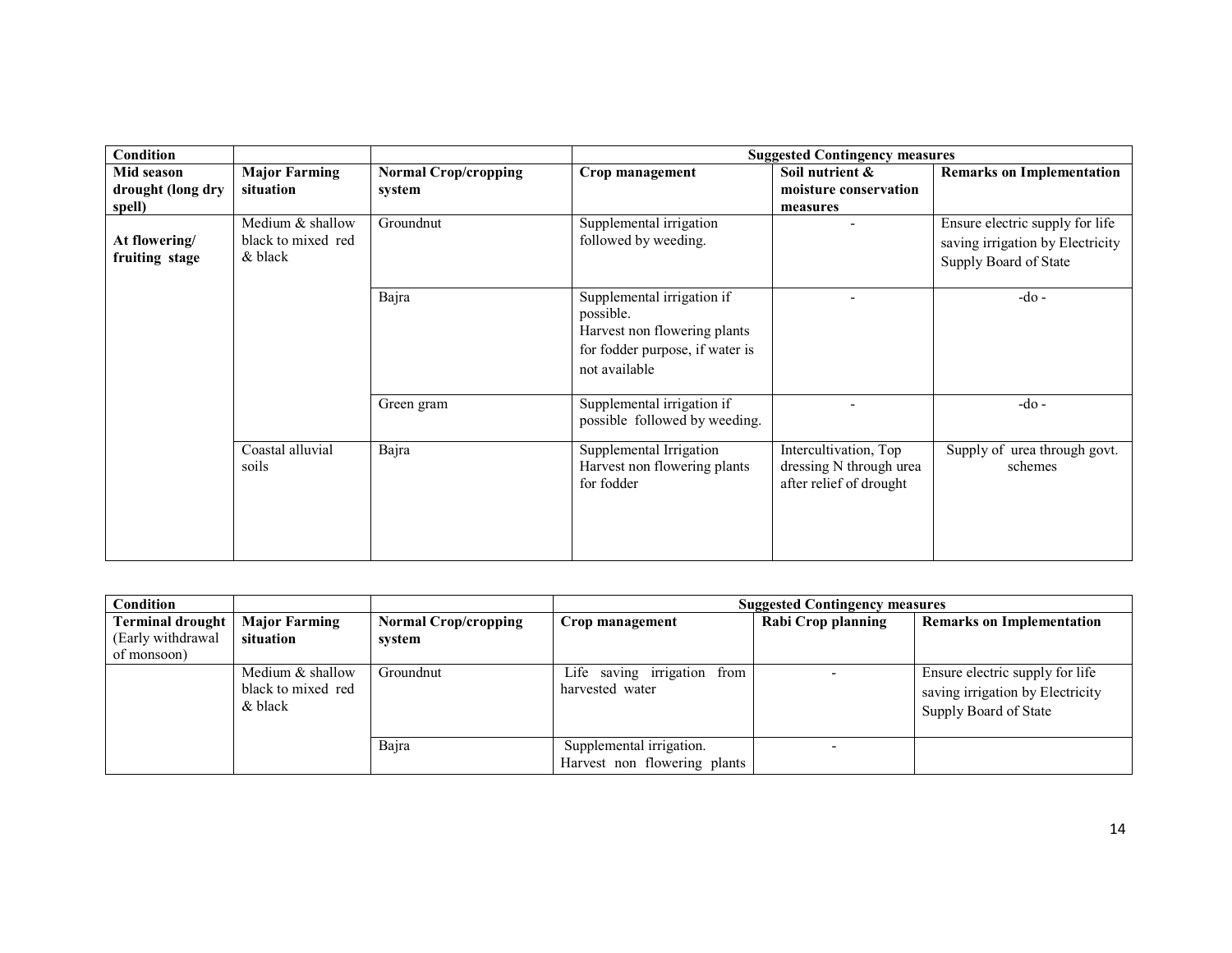|                           |            | for fodder.                                                                                    |  |
|---------------------------|------------|------------------------------------------------------------------------------------------------|--|
|                           | Green gram | Supplemental irrigation.<br>Thin out plant population.<br>Harvest at physiological<br>maturity |  |
| Coastal alluvial<br>soils | Bajra      | Supplemental irrigation.<br>Harvest non flowering plants<br>for fodder purpose.                |  |

2.1.2 Drought - Irrigated situation

| Condition       |                         | <b>Suggested Contingency measures</b> |                                |           |                |  |
|-----------------|-------------------------|---------------------------------------|--------------------------------|-----------|----------------|--|
|                 | <b>Major Farming</b>    | Crop/cropping system                  | Change in crop/cropping system | Agronomic | Remarks on     |  |
|                 | situation               |                                       |                                | measures  | Implementation |  |
| Delayed/        | Medium & shallow        | Wheat                                 | No change                      |           |                |  |
| limited release | black to mixed red $\&$ |                                       |                                |           |                |  |
| of water in     | black                   |                                       |                                |           |                |  |
| canals due to   | Coastal alluvial soils  | Sugarcane                             |                                |           |                |  |
| low rainfall    |                         |                                       |                                |           |                |  |

Note :Very limited canal irrigation facility exists in Junagadh

| Condition       |                      | <b>Suggested Contingency measures</b> |                                |           |                   |  |
|-----------------|----------------------|---------------------------------------|--------------------------------|-----------|-------------------|--|
|                 | <b>Major Farming</b> | Crop/cropping system                  | Change in crop/cropping system | Agronomic | <b>Remarks</b> on |  |
|                 | situation            |                                       |                                | measures  | Implementation    |  |
| Non release of  |                      |                                       | NA                             |           |                   |  |
| water in canals |                      |                                       |                                |           |                   |  |
| under delayed   |                      |                                       |                                |           |                   |  |
| onset of        |                      |                                       |                                |           |                   |  |
| monsoon in      |                      |                                       |                                |           |                   |  |
| catchment       |                      |                                       |                                |           |                   |  |

| ondition!<br>$\sim$ |                  |                      | Suggested Contingency measures |                    |                   |  |
|---------------------|------------------|----------------------|--------------------------------|--------------------|-------------------|--|
|                     | Maior<br>Farming | Crop/cropping system | Change in crop/cropping system | Agronomic measures | <b>Remarks</b> on |  |
|                     | situation        |                      |                                |                    | Implementation    |  |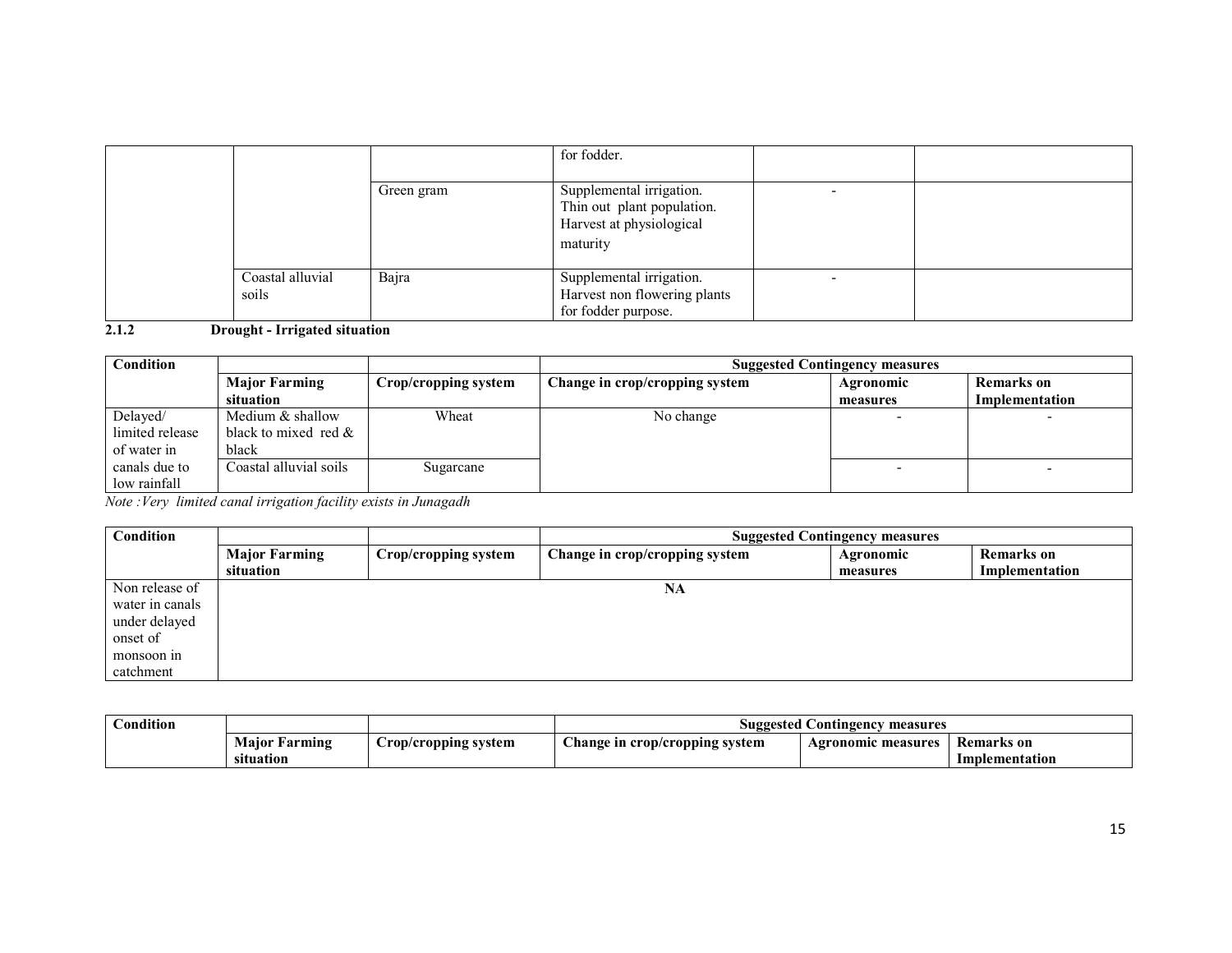| <b>Condition</b>  |                        |                      | <b>Suggested Contingency measures</b> |                           |                |  |
|-------------------|------------------------|----------------------|---------------------------------------|---------------------------|----------------|--|
|                   | <b>Major Farming</b>   | Crop/cropping system | Change in crop/cropping system        | <b>Agronomic measures</b> | Remarks on     |  |
|                   | situation              |                      |                                       |                           | Implementation |  |
| Lack of inflows   | Medium & shallow       |                      | NA                                    |                           |                |  |
| into tanks due to | black to mixed red     |                      |                                       |                           |                |  |
| insufficient      | & black                |                      |                                       |                           |                |  |
| /delayed onset of |                        |                      |                                       |                           |                |  |
| monsoon           | Coastal alluvial soils |                      |                                       |                           |                |  |
|                   |                        |                      |                                       |                           |                |  |

| Condition                                                      |                                                         |               | <b>Suggested Contingency measures</b>                                                                                        |                                                                                                               |                                                                                                       |  |
|----------------------------------------------------------------|---------------------------------------------------------|---------------|------------------------------------------------------------------------------------------------------------------------------|---------------------------------------------------------------------------------------------------------------|-------------------------------------------------------------------------------------------------------|--|
|                                                                | <b>Major Farming</b>                                    | Crop/cropping | Change in                                                                                                                    | <b>Agronomic measures</b>                                                                                     | <b>Remarks on Implementation</b>                                                                      |  |
|                                                                | situation                                               | system        | crop/cropping system                                                                                                         |                                                                                                               |                                                                                                       |  |
| Insufficient<br>groundwater<br>recharge due to low<br>rainfall | Medium &<br>shallow black to<br>mixed red $\&$<br>black | Wheat         | No Change                                                                                                                    | Supply irrigation during night time to<br>reduce transpiration.                                               | Ensure electric supply for life<br>saving irrigation by Electricity<br>Supply Board of State          |  |
|                                                                |                                                         |               | Gram ICCC 4, Guj 1 & 2 /<br>Cumin Guj 1,2,3 & 4/<br>Coriander Guj 1 & $2/$<br>Fenugreek Guj 1, Leafy<br>vegetables / carrot. | Adoption of Sprinkler irrigation system.<br>Reduce area of irrigation.                                        | Construction of Well recharge<br>structures, Timely supply of MIS<br>and seeds through govt. schemes. |  |
|                                                                |                                                         | Cotton        | No Change                                                                                                                    | Give irrigation during night time to reduce<br>transpiration.                                                 | Ensure electric supply for life<br>saving irrigation by Electricity<br>Supply Board of State.         |  |
|                                                                |                                                         |               | Gram ICCC 4, Guj 1 & 2 /<br>Cumin Guj 1,2,3 & 4/<br>Coriander Guj 1 & 2/<br>Fenugreek Guj 1, Leafy<br>vegetables / carrot    | Adoption of drip<br>irrigation<br>system.<br>Mulching of 50 $\mu$ , ~370 kg/ha. Reduce<br>area of irrigation. | Supply of MIS and plastic film<br>through govt. schemes.                                              |  |
|                                                                | Coastal alluvial<br>medium land                         | Wheat         | No Change                                                                                                                    | Give irrigation during night time to reduce                                                                   | Ensure electric supply for life<br>saving irrigation                                                  |  |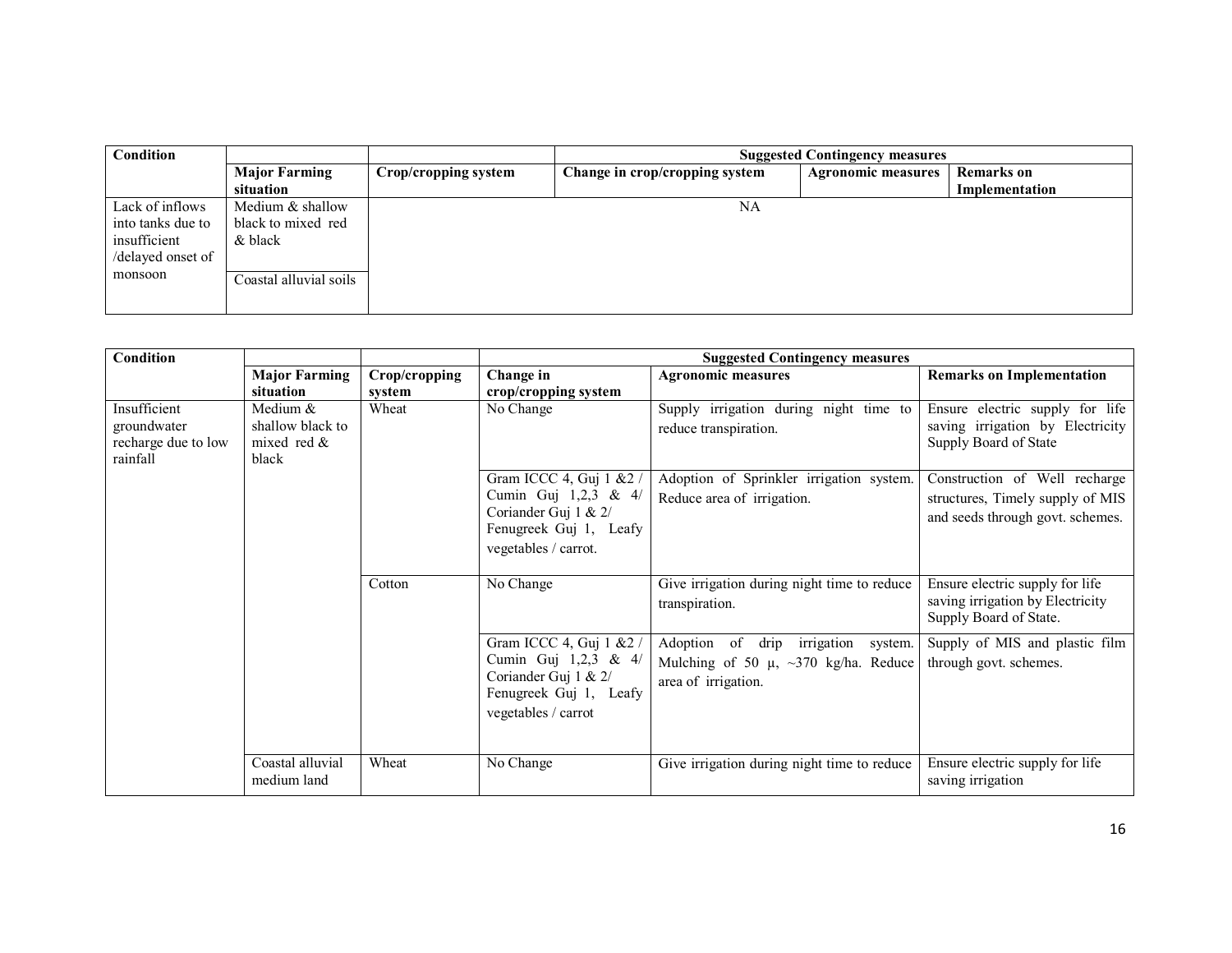|                     | soils                                     |       |                                                                                                                                | transpiration losses                                                                                                                                                        |                                                                   |
|---------------------|-------------------------------------------|-------|--------------------------------------------------------------------------------------------------------------------------------|-----------------------------------------------------------------------------------------------------------------------------------------------------------------------------|-------------------------------------------------------------------|
|                     |                                           |       | Gram ICCC 4, Guj 1 & 2 /<br>Cumin Guj $1,2,3 \& 4$<br>Coriander Guj $1 \& 2$<br>Fenugreek Guj 1, Leafy<br>vegetables, / carrot | Adoption of Sprinkler irrigation system,<br>deficit irrigation, Reduce area of structures, Timely supply of MIS<br>irrigation.                                              | Construction of well recharge<br>and seeds through govt. schemes. |
| Sea water intrusion | Coastal alluvial,<br>medium land<br>soils | Wheat | Leafy vegetables, Carrot,<br>Beet, Lucerne                                                                                     | Adoption of drip irrigation system, limited<br>area under irrigation, Light frequent<br>irrigations, to reduce over exploitation<br>some extent $\&$ limit depth of pumping |                                                                   |

#### 2.2 Unusual rains (untimely, unseasonal etc) (for both rainfed and irrigated situations)

| Condition                                                                         | <b>Suggested contingency measure</b>                            |                                                      |                                                                                                                                                             |                                                                                                                                                                                                                                                                  |  |  |
|-----------------------------------------------------------------------------------|-----------------------------------------------------------------|------------------------------------------------------|-------------------------------------------------------------------------------------------------------------------------------------------------------------|------------------------------------------------------------------------------------------------------------------------------------------------------------------------------------------------------------------------------------------------------------------|--|--|
| <b>Continuous high</b><br>rainfall in a short span<br>leading to water<br>logging | <b>Vegetative stage</b>                                         | <b>Flowering stage</b>                               | Crop maturity stage                                                                                                                                         | Post harvest                                                                                                                                                                                                                                                     |  |  |
| Wheat                                                                             |                                                                 |                                                      | for<br>Surface<br>drainage<br><sup>of</sup><br>water<br>management<br>logging, lodging crop and to<br>control black point in grain.<br>spray mancozeb 0.2 % | Protect produce with plastic sheet $(100 \mu m,$<br>UV stabilized colour plastic) or shift produces<br>to farm shed<br>and protection against pest/disease damage in<br>storage etc, Preparation of quick drying<br>techniques to separate good lot and bad lot. |  |  |
| Cotton                                                                            | drainage<br>Surface<br>(for-<br>management<br>of water logging, | Surface drainage for management of<br>water logging, | drainage<br>Surface<br>(for<br>of<br>water<br>management<br>logging) harvesting mature<br>bolls                                                             | Protect produce with plastic sheet $(100 \mu m,$<br>UV stabilized colour plastic) or shift produces<br>to farm shed<br>and protection against pest/disease damage in<br>storage etc.                                                                             |  |  |
| Groundnut                                                                         |                                                                 |                                                      | delay harvesting for                                                                                                                                        | Protect produce with plastic sheet $(100 \mu m,$                                                                                                                                                                                                                 |  |  |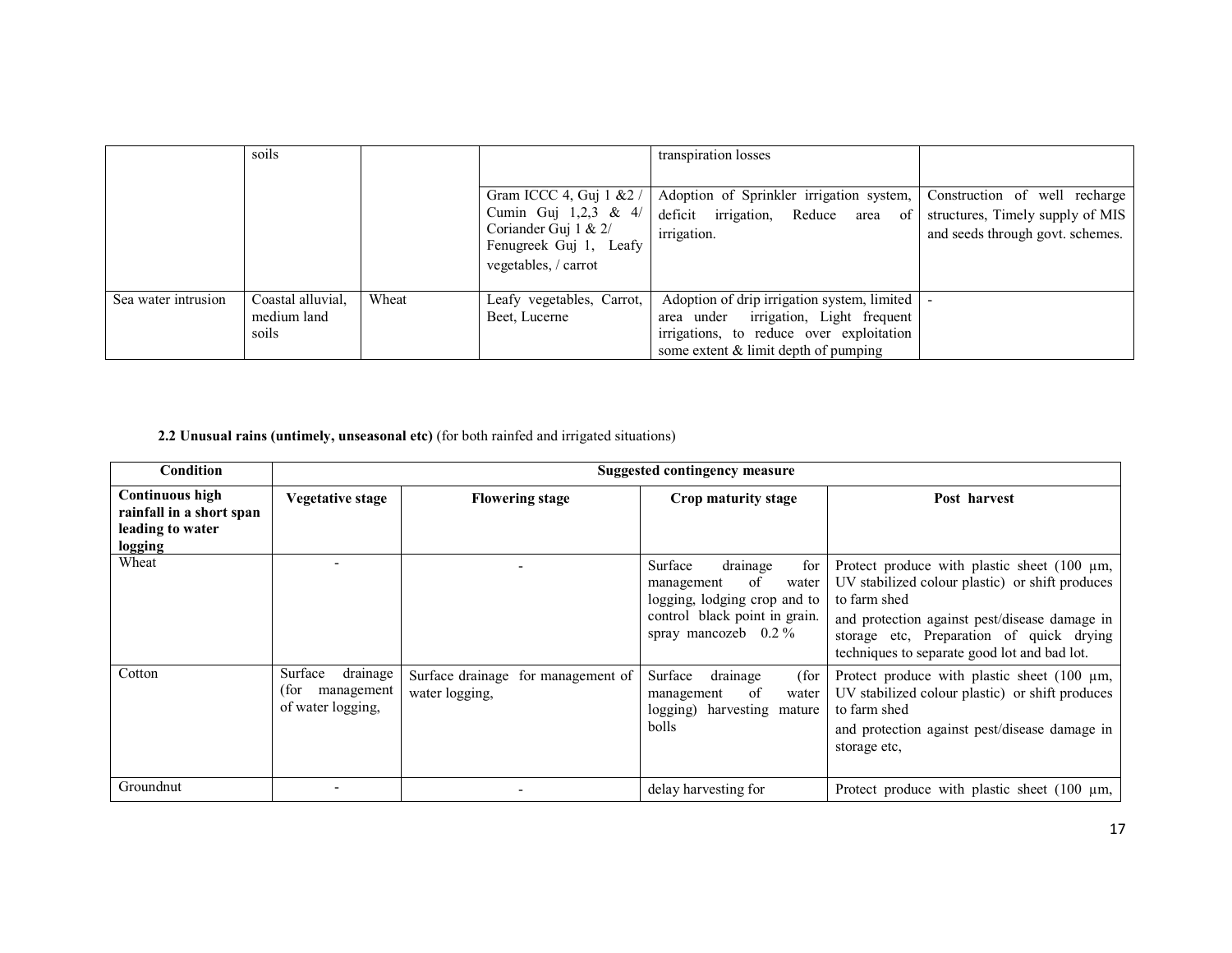|                                                                   |                                                                                   |                                                                                                                                     | spreading groundnut if<br>possible. Immediately<br>harvest bunch<br>groundnut.Quick surface<br>drainage, Open channel<br>around field.         | UV stabilized colour plastic) or shift produces<br>to farm shed<br>and protection against pest/disease damage in<br>storage etc, Preparation of quick drying<br>techniques to separate good lot and bad lot.                                                     |
|-------------------------------------------------------------------|-----------------------------------------------------------------------------------|-------------------------------------------------------------------------------------------------------------------------------------|------------------------------------------------------------------------------------------------------------------------------------------------|------------------------------------------------------------------------------------------------------------------------------------------------------------------------------------------------------------------------------------------------------------------|
| Bajra                                                             |                                                                                   |                                                                                                                                     | Harvest mature ear heads.                                                                                                                      | Protect produce with plastic sheet $(100 \mu m,$<br>UV stabilized colour plastic) or shift produces<br>to farm shed<br>and protection against pest/disease damage in<br>storage etc, Preparation of quick drying<br>techniques to separate good lot and bad lot. |
| Greengram                                                         |                                                                                   |                                                                                                                                     | Arrange drainage, Harvest<br>mature pods.                                                                                                      | Protect produce with plastic sheet $(100 \mu m,$<br>UV stabilized colour plastic) or shift produces<br>to farm shed<br>and protection against pest/disease damage in<br>storage etc, Preparation of quick drying<br>techniques to separate good lot and bad lot. |
| Horticulture                                                      |                                                                                   |                                                                                                                                     |                                                                                                                                                |                                                                                                                                                                                                                                                                  |
| Mango                                                             | Provision<br>of<br>drainage.<br>Fertilizer<br>application.<br>Control leaf blight | Spray 0.2% wettable sulphur or<br>0.005% hexaconazole for protection<br>against powdery mildew<br>after<br>cessation of heavy rain. | Hang methyle euginol trap,<br>one /acre for control of fruit<br>fly.                                                                           | Utilized unripe fruits for pickles.                                                                                                                                                                                                                              |
| Heavy rainfall with high speed winds in a short span <sup>2</sup> |                                                                                   |                                                                                                                                     |                                                                                                                                                |                                                                                                                                                                                                                                                                  |
| Wheat                                                             | Surface drainage<br>(to control water<br>logging condition).                      | Surface drainage (to control water<br>logging condition).                                                                           | Surface<br>drainage<br>(for<br>of<br>water<br>management<br>logging,<br>and to<br>control<br>black point in grain, spray<br>mancozeb $0.2\%$ . | Protect produce with plastic sheet $(100 \mu m,$<br>UV stabilized colour plastic) or shift produces<br>to farm shed<br>and protection against pest/disease damage in<br>storage etc, Preparation of quick drying<br>techniques to separate good lot and bad lot. |
| Cotton                                                            | Surface<br>drainage<br>(for management                                            | Surface drainage (for management of<br>water logging. After drainage apply                                                          | Surface<br>drainage<br>(for<br>of<br>management<br>water                                                                                       | Protect produce with plastic sheet $(100 \mu m,$<br>UV stabilized colour plastic) or shift produces                                                                                                                                                              |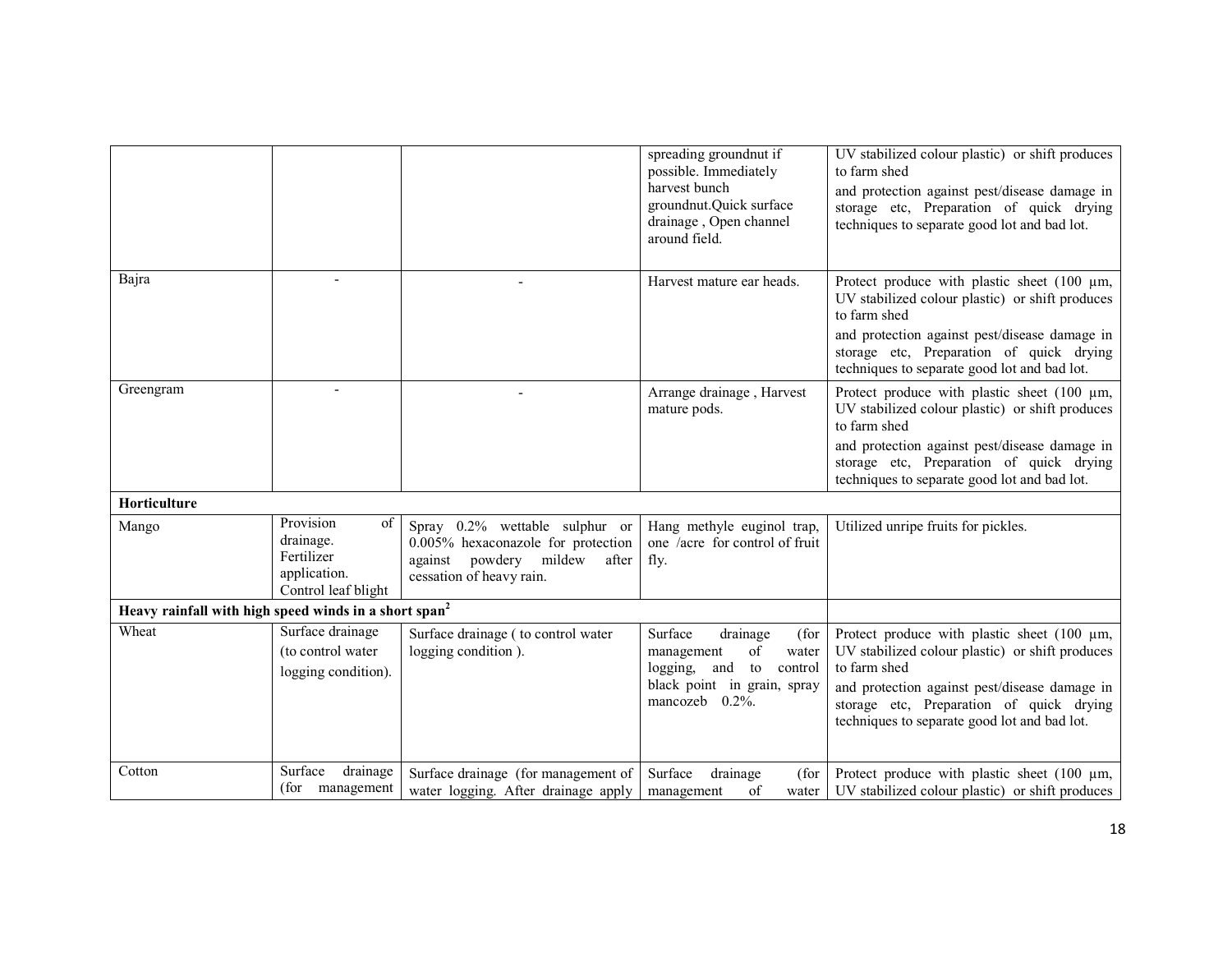| Groundnut                                              | of water logging.<br>After drainage                                                 | 199 Kg/ha ammonium sulphate.                                                                           | logging). Harvesting mature<br>bolls.<br>for<br>Harvesting<br>delay<br>if<br>spreading<br>groundnut<br>possible.<br>Immediately<br>harvested bunch groundnut.<br>Quick surface drainage,<br>Open channel around field. | to farm shed<br>and protection against pest/disease damage in<br>storage etc<br>$-Do-$ |
|--------------------------------------------------------|-------------------------------------------------------------------------------------|--------------------------------------------------------------------------------------------------------|------------------------------------------------------------------------------------------------------------------------------------------------------------------------------------------------------------------------|----------------------------------------------------------------------------------------|
| Bajra                                                  | $\overline{\phantom{a}}$                                                            |                                                                                                        | Harvest mature ear heads.<br>Quick surface drainage.                                                                                                                                                                   | $-Do$                                                                                  |
| Green gram                                             |                                                                                     |                                                                                                        | Provide drainage, Harvest<br>mature pods.                                                                                                                                                                              | $-Do-$                                                                                 |
| Horticulture                                           |                                                                                     |                                                                                                        |                                                                                                                                                                                                                        |                                                                                        |
| Mango                                                  |                                                                                     | Spray 0.2% wettable sulphur or<br>0.005% Hexaconazole for protection<br>against powdery mildew.        | Collect fallen fruits.                                                                                                                                                                                                 | Utilized unripe fruits for pickles.                                                    |
| Outbreak of pests and diseases due to unseasonal rains |                                                                                     |                                                                                                        |                                                                                                                                                                                                                        |                                                                                        |
| Wheat                                                  | Spray mancozeb<br>0.2% control leaf<br>Blight & rusts.                              | Spray mancozeb 0.2% control leaf<br>Blight & rusts.                                                    | Spray mancozeb 0.2% to<br>control black point in grain.                                                                                                                                                                |                                                                                        |
| Cotton                                                 |                                                                                     | Control cotton angular leaf spot by<br>spray of Copper Oxy chloride 0.2 %<br>& streptocycline 100 ppm. | Control cotton angular leaf<br>spot by spray of Copper Oxy<br>chloride<br>$0.2 \frac{9}{6}$ &<br>streptocycline 100 ppm.                                                                                               |                                                                                        |
| Groundnut                                              | 0.005%<br>Spray<br>hexaconazole<br>for<br>$\&$<br>tikka<br>rust<br>disease control. | Spray 0.005% hexaconazole for rust<br>& tikka disease control.                                         | Spray 0.005% hexaconazole<br>for rust & tikka disease<br>control.                                                                                                                                                      |                                                                                        |
| Bajra                                                  |                                                                                     |                                                                                                        | Spray Mancozeb 0.2%                                                                                                                                                                                                    |                                                                                        |
| Green gram                                             |                                                                                     |                                                                                                        |                                                                                                                                                                                                                        |                                                                                        |
| Horticulture                                           |                                                                                     |                                                                                                        |                                                                                                                                                                                                                        |                                                                                        |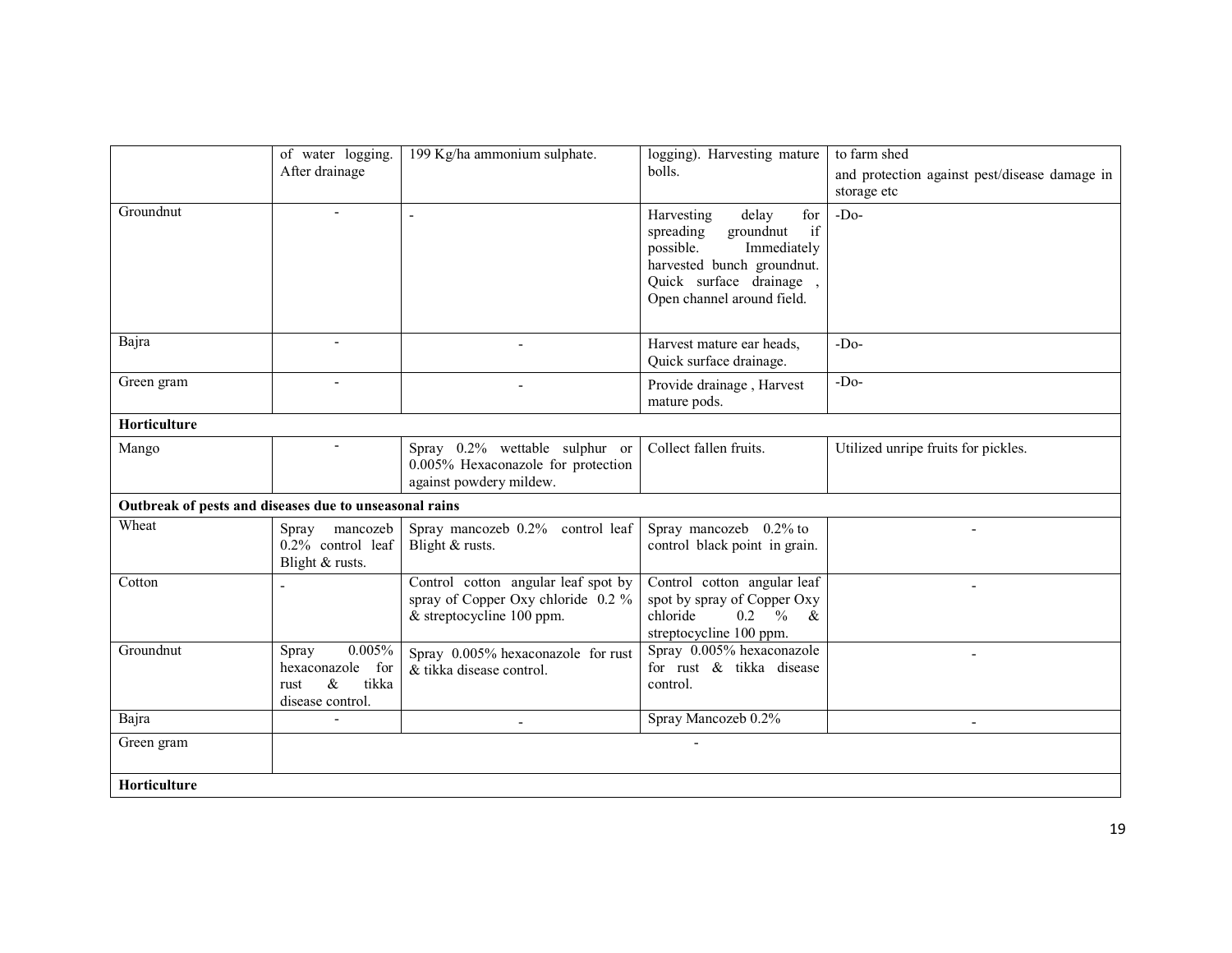| Mango | Provision<br>0Ī      | 0.2% wettable sulphur or Hang methyl euginol<br>Sprav  | trap. I                        |  |
|-------|----------------------|--------------------------------------------------------|--------------------------------|--|
|       | drainage,            | $0.005\%$ hexaconazole for protection                  | one /acre for control of fruit |  |
|       | fertilizer           | mildew<br>after $\parallel$ fly.<br>powdery<br>against |                                |  |
|       | application.         | cessation of heavy rain.                               |                                |  |
|       | Control leaf blight. |                                                        |                                |  |

#### 2.3 Floods

| <b>Condition</b>                               |                                                                                                                                   |                                                                                                                                                                                                    |                                                                                                                                           |            |
|------------------------------------------------|-----------------------------------------------------------------------------------------------------------------------------------|----------------------------------------------------------------------------------------------------------------------------------------------------------------------------------------------------|-------------------------------------------------------------------------------------------------------------------------------------------|------------|
| Transient water logging/<br>partial inundation | <b>Seedling / Nursery stage</b>                                                                                                   | <b>Vegetative stage</b>                                                                                                                                                                            | <b>Reproductive stage</b>                                                                                                                 | At harvest |
| Groundnut                                      | NA                                                                                                                                | As a preventive step open<br>drainage channel                                                                                                                                                      | As a preventive step open<br>drainage channel                                                                                             |            |
| Cotton                                         | NA                                                                                                                                | As a preventive step open<br>drainage channel                                                                                                                                                      | As a preventive step open<br>drainage channel                                                                                             |            |
| Bajra                                          | NA                                                                                                                                | As a preventive step open<br>drainage channel                                                                                                                                                      | As a preventive step open<br>drainage channel                                                                                             |            |
| Green gram                                     | NA                                                                                                                                | As a preventive step open<br>drainage channel                                                                                                                                                      | As a preventive step open<br>drainage channel                                                                                             |            |
| <b>Horticulture</b>                            |                                                                                                                                   |                                                                                                                                                                                                    |                                                                                                                                           |            |
| Mango                                          | Provide surface drainage                                                                                                          | Provide surface drainage                                                                                                                                                                           | Provide surface drainage                                                                                                                  |            |
| Continuous submergence<br>for more than 2 days |                                                                                                                                   |                                                                                                                                                                                                    |                                                                                                                                           |            |
| Groundnut                                      | As a preventive step open<br>drainage channel followed<br>0.05<br>$\%$<br>spray<br>by<br>carbendazim for control of<br>leaf spot. | As a preventive step open<br>drainage channel followed<br>by spray 1 % $FeSO_4 + 0.1$<br>% citric acid for control<br>0.0025%<br>vellowing.<br>hexaconazole for rust $\&$<br>leaf spot management. | As a preventive step open<br>drainage channel followed by<br>spray 1 % $FeSO_4 + 0.1$ %<br>acid<br>citric<br>for<br>control<br>yellowing. |            |
| Cotton                                         | As a preventive step open                                                                                                         | As a preventive step open                                                                                                                                                                          | As a preventive step open                                                                                                                 |            |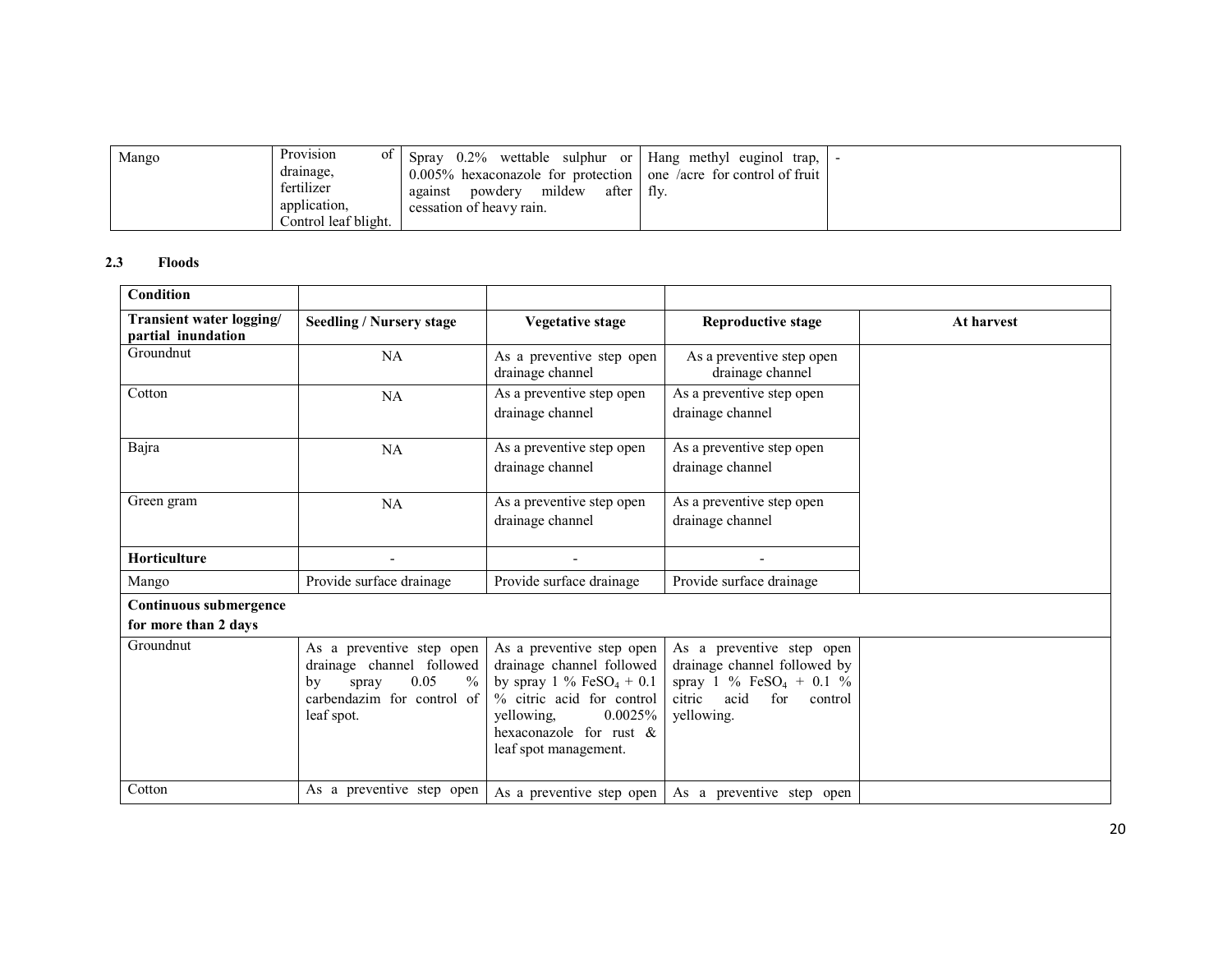|                     | drainage channel and apply<br>amonium sulphate.                                                        | drainage channel and apply<br>amonium sulphate.                                                                                                        | drainage channel. Harvesting<br>mature bolls.                                                                                                         |                           |  |  |  |
|---------------------|--------------------------------------------------------------------------------------------------------|--------------------------------------------------------------------------------------------------------------------------------------------------------|-------------------------------------------------------------------------------------------------------------------------------------------------------|---------------------------|--|--|--|
| Bajra               | As a preventive step open<br>drainage channel and spray<br>mancozeb $0.2\%$<br>control<br>downy mildew | As a preventive step open<br>drainage channel and spray<br>mancozeb $0.2\%$ control<br>downy mildew.                                                   | As a preventive step open<br>drainage channel and spray<br>mancozeb 0.2% control rusts.                                                               | Harvest mature ear heads. |  |  |  |
| Green gram          | As a preventive step open<br>drainage channel and spray<br>$0.05\%$ carbendazim for<br>powdery mildew. | As a preventive step open<br>drainage channel and spray<br>$0.005\%$ hexaconazole or<br>$0.025\%$ carbendazim for<br>leaf spot $\&$ powdery<br>mildew. | As a preventive step open<br>drainage channel and spray<br>$0.005\%$ hexaconazole<br><sub>or</sub><br>$0.025$ % carbendazim<br>for<br>powdery mildew. | Picking of mature pods.   |  |  |  |
| <b>Horticulture</b> |                                                                                                        |                                                                                                                                                        |                                                                                                                                                       |                           |  |  |  |
| Mango               | Shift grafts to safe place $\&$<br>proper surface drainage.                                            | Surface drainage.                                                                                                                                      | Surface drainage.                                                                                                                                     | Surface drainage.         |  |  |  |
| Sea water intrusion | NA                                                                                                     | NA                                                                                                                                                     | <b>NA</b>                                                                                                                                             | <b>NA</b>                 |  |  |  |

#### 2.4 Extreme events: Heat wave / Cold wave/Frost/ Hailstorm /Cyclone

| <b>Extreme event type</b> | Suggested contingency measure        |                                  |                                    |                               |  |  |
|---------------------------|--------------------------------------|----------------------------------|------------------------------------|-------------------------------|--|--|
|                           | Seedling / nursery stage             | <b>Vegetative stage</b>          | Reproductive stage                 | At harvest                    |  |  |
|                           | Light $&$ frequent irrigation to all | Light $&$ frequent irrigation to | Light & frequent irrigation to all |                               |  |  |
| <b>Heat Wave</b>          | crops                                | all crops                        | crops                              |                               |  |  |
|                           | NA                                   | <b>NA</b>                        | <b>NA</b>                          | <b>NA</b>                     |  |  |
|                           |                                      |                                  |                                    |                               |  |  |
| <b>Hailstorm</b>          |                                      |                                  |                                    |                               |  |  |
| Cyclone                   |                                      |                                  |                                    |                               |  |  |
| Wheat                     | Quick drainage                       | Quick drainage                   | Quick drainage and spray           | Shift produce at safer place. |  |  |
|                           |                                      |                                  | mancozeb $0.2\%$ to control        |                               |  |  |
|                           |                                      |                                  | black point in grain.              |                               |  |  |
| Cotton                    | Earthing up, quick drainage          | Earthing up, quick drainage      | Earthing up, quick drainage        |                               |  |  |
| Groundnut                 | Quick drainage                       | Quick drainage                   | Quick drainage                     |                               |  |  |
| <b>Horticulture</b>       |                                      |                                  |                                    |                               |  |  |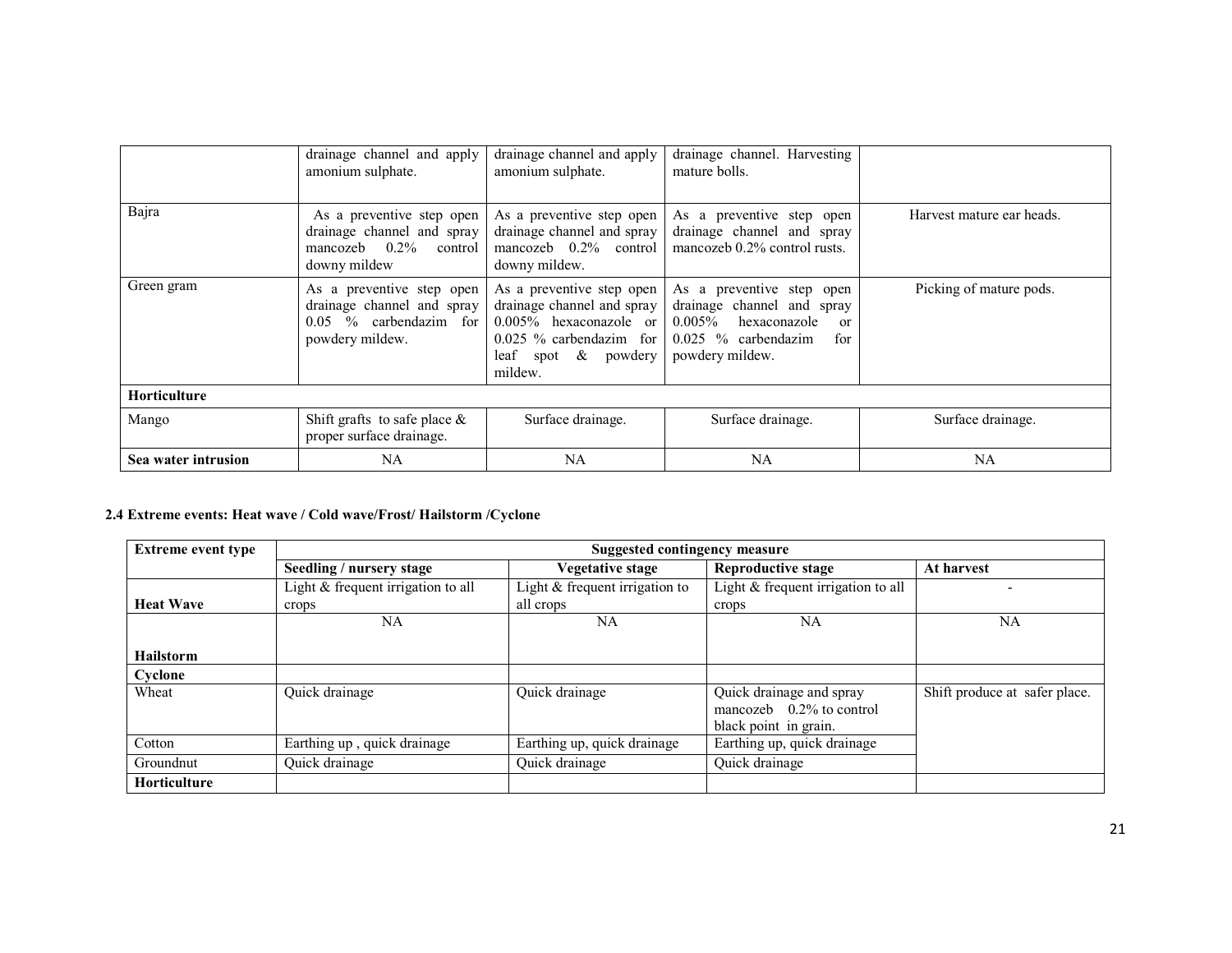| Mango | Shift grafts to safe place if possible | Reduce canopy & tying plants | Reduce canopy & tying plants | Early harvesting of crop. |
|-------|----------------------------------------|------------------------------|------------------------------|---------------------------|
|       | & build Cyclone proof nursery,         | diagonally if possible, Grow | diagonally if possible.      |                           |
|       | Grow wind barrier trees around         | wind barrier trees around    |                              |                           |
|       | nursery.                               | field.                       |                              |                           |

#### Contingent strategies for Livestock, Poultry & Fisheries 2.5

### 2.5.1 Livestock

|                                  | <b>Suggested contingency measures</b>                                                                                                                                                                                  |                                                                                                                                                                                                                                                                                                                    |                                                                                                                                           |  |  |
|----------------------------------|------------------------------------------------------------------------------------------------------------------------------------------------------------------------------------------------------------------------|--------------------------------------------------------------------------------------------------------------------------------------------------------------------------------------------------------------------------------------------------------------------------------------------------------------------|-------------------------------------------------------------------------------------------------------------------------------------------|--|--|
|                                  | <b>Before the event</b>                                                                                                                                                                                                | During the event                                                                                                                                                                                                                                                                                                   | After the event                                                                                                                           |  |  |
| Drought                          |                                                                                                                                                                                                                        |                                                                                                                                                                                                                                                                                                                    |                                                                                                                                           |  |  |
| Feed and fodder availability     | Store fodder (silage and hay). Conventional<br>feeds are used for feeding (Roughages &<br>concentrates) of maize, sorghum, groundnut<br>fodder & wheat straw).                                                         | Stored feed $&$ fodder in silage $&$ Hay.<br>Treated wheat straw with 4 % urea<br>solution.<br>Use chaff cutter for fodder.<br>Use press for making compact bundles<br>of fodder for easy transportation.<br>Establish feed block preparation<br>facilities for animals.<br>Arrange bulk transportation of fodder. | Feed little green fodder<br>along with<br>unconventional<br>feed.<br>5<br>kg<br>green<br>feed/mature animal.                              |  |  |
| Drinking water                   | Rain water harvesting and create water<br>bodies/watering points. When water is scarce<br>use only for drinking water for animals.                                                                                     | Avoid wallowing.<br>Judicious use of drinking water.<br>Establish and arrange the community<br>based drinking water facilities. In<br>coastal area community based R.O.<br>Plant to be established for drinking<br>water.<br>Add bleaching powder to drinking<br>water<br>$(1\%)$ .                                | Give sufficient water as per the animal<br>requirement                                                                                    |  |  |
| Health and disease<br>management | Foot & Mouth disease vaccination in June.<br>Vaccination for Bacterial<br>diseases e.g.<br>HS, BQ<br>Deworming of the animals<br>$\text{cattle} \quad \&$<br>buffaloes).<br>Add mineral mixtures 25 g/animal/day along | Add mineral mixtures 25 g/Animal/day<br>along with feed, deworming of the<br>animals.<br>Arrange mobile dispensary for animal<br>heath in the region.<br>Establish<br>link<br>with<br>Agricultural/Veterinary University for                                                                                       | vitamin mineral<br>Add<br>mixtures<br>25<br>g/Animal/day along with feed, quarantine<br>diseased animals and deworming of the<br>animals. |  |  |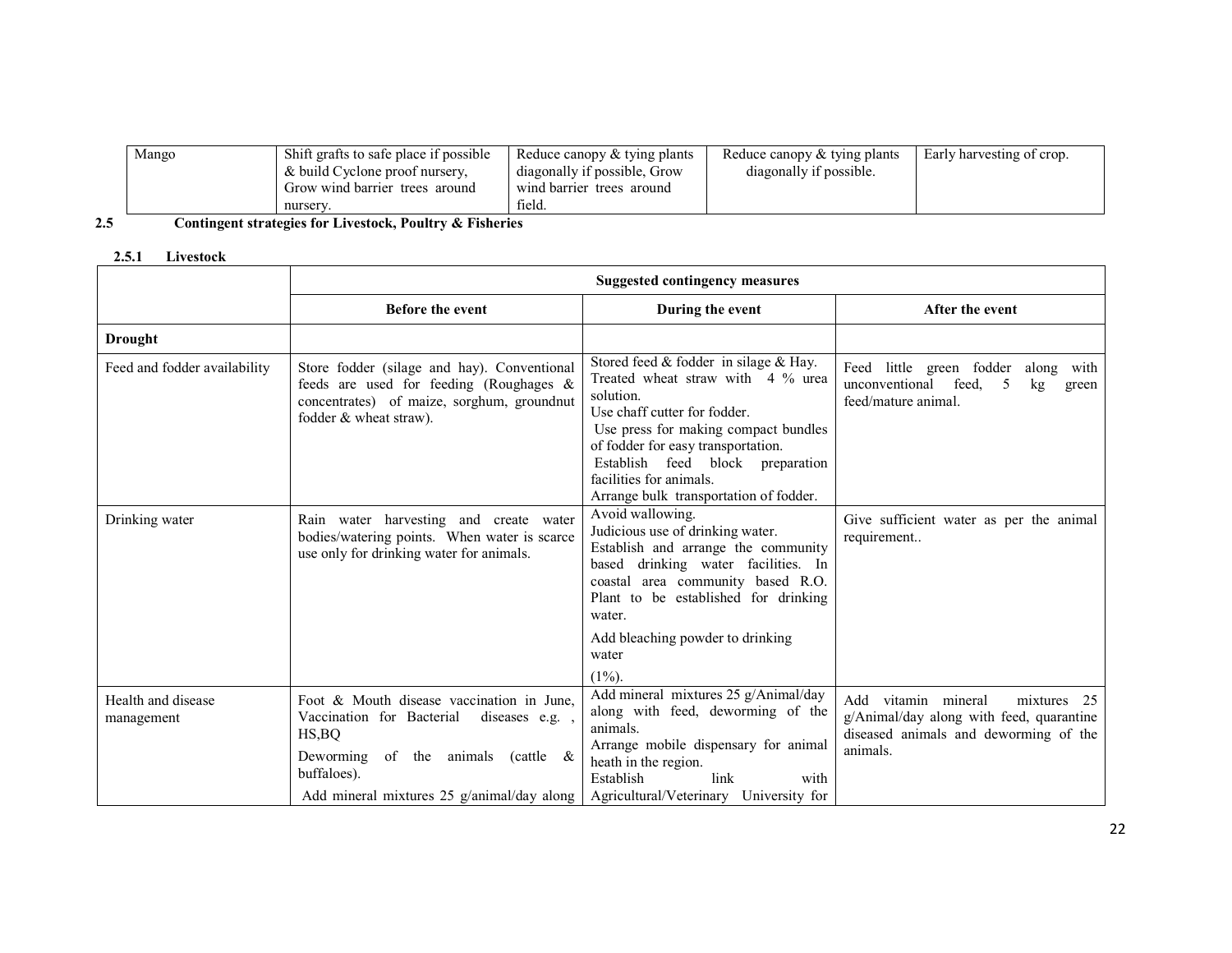|                                  | with feed. Animals to be covered cover under<br>insurance schemes. Vaccination for bacterial<br>diseases e.g., HS, BQ                                       | animal health.<br>Involve vet. science students for health<br>management of animal. Carry out<br>decease diagnosis camps.                                                                                                                                                                                                                                                                          |                                                                                                                                                                                                                                                                                                                                                  |
|----------------------------------|-------------------------------------------------------------------------------------------------------------------------------------------------------------|----------------------------------------------------------------------------------------------------------------------------------------------------------------------------------------------------------------------------------------------------------------------------------------------------------------------------------------------------------------------------------------------------|--------------------------------------------------------------------------------------------------------------------------------------------------------------------------------------------------------------------------------------------------------------------------------------------------------------------------------------------------|
| <b>Floods</b>                    |                                                                                                                                                             |                                                                                                                                                                                                                                                                                                                                                                                                    |                                                                                                                                                                                                                                                                                                                                                  |
| Feed and fodder availability     | Harvest available fodder and store it at safe<br>place if floods forecast.<br>Shift animals to safe place.<br>Identify rescue places for safety of animals. | fodder with mineral<br>Give<br>stored<br>mixture. Fodder should be stored at safe<br>place.<br>In severe rain and<br>flood unteather<br>animals.                                                                                                                                                                                                                                                   | Feed silage & hay material along with<br>concentrate feed.<br>Use chaff cutter for fodder.<br>Use press for making compact bundles of<br>fodder for easy transportation.<br>Establish community based shelter houses<br>block<br>animals. Establish feed<br>for<br>preparation facilities for animals.<br>Arrange bulk transportation of fodder. |
| Drinking water                   | Add bleaching powder (1%) to drinking water<br>when heavy rains occur and flood expected.                                                                   | Add bleaching powder to drinking<br>water<br>$(1\%)$ .                                                                                                                                                                                                                                                                                                                                             | Add bleaching powder to drinking water<br>$(1\%)$ .                                                                                                                                                                                                                                                                                              |
| Health and disease<br>management | Provide insurance cover to the animals.                                                                                                                     | Vaccination of animals against HS, BQ<br>Add mineral mixtures 25 g/Animal/day<br>along with feed, deworming of the<br>animals.<br>Arrange mobile dispensary for animal<br>heath in the region.<br>link<br>Establish<br>with<br>Agricultural/Veterinary University for<br>animal health.<br>Involve yet, science students for health<br>management of animal. Carry out<br>decease diagnosis camps. | Disposal of dead animals by burning the<br>carcas and sanitation measures to control<br>spread of diseases.<br>Health checking to diseases out break.                                                                                                                                                                                            |
| Cyclone                          |                                                                                                                                                             |                                                                                                                                                                                                                                                                                                                                                                                                    |                                                                                                                                                                                                                                                                                                                                                  |
| Feed and fodder availability     | Early harvesting & storage of fodder.                                                                                                                       | Shift animals to safe place, give stored<br>fodder with mineral mixture along with                                                                                                                                                                                                                                                                                                                 | Feed silage & hay material along with<br>concentrated feed.                                                                                                                                                                                                                                                                                      |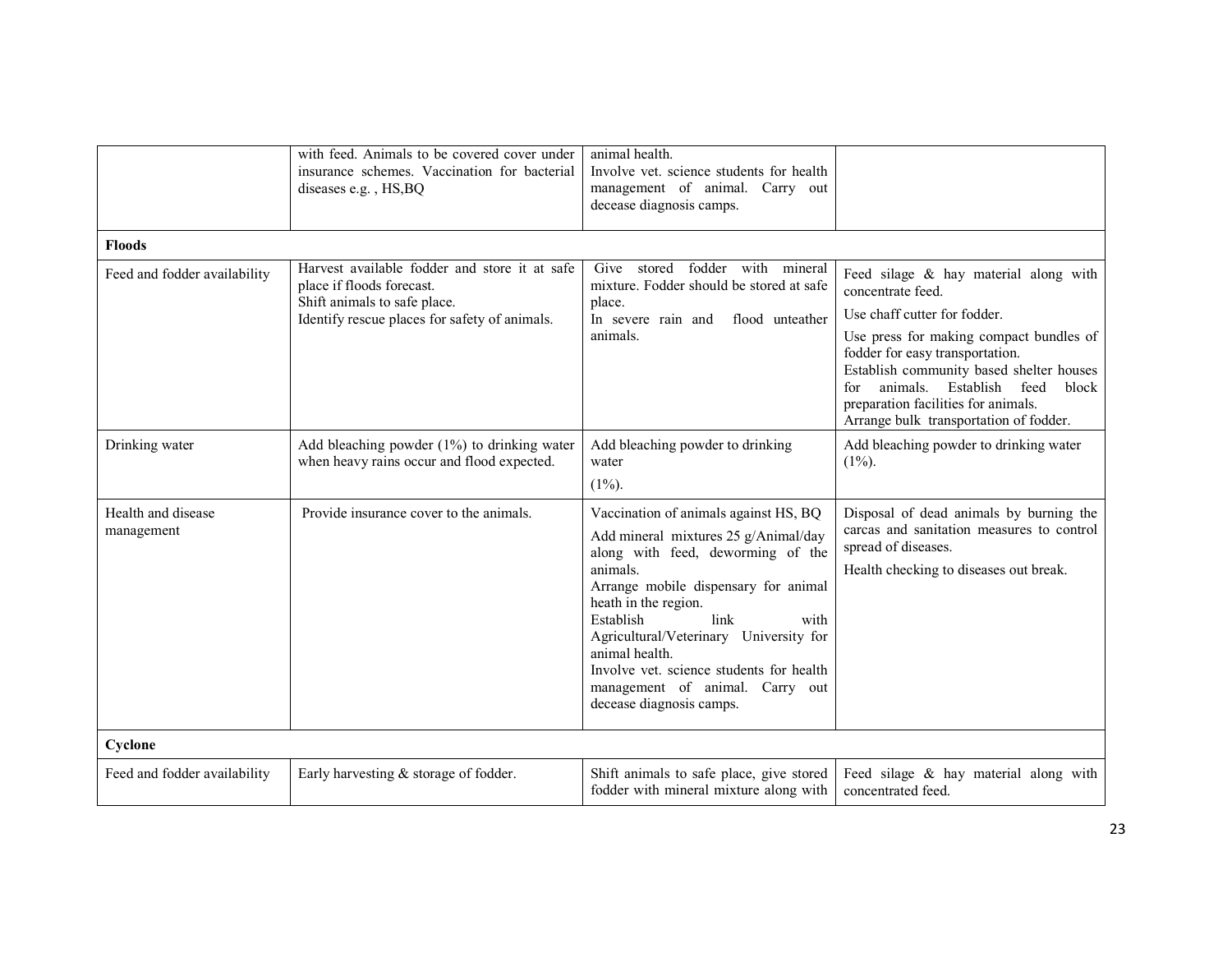|                                        |                                                  | concentrated feed.<br>In severe rain and flood unteather<br>animals.                                                                                                                                                                                                                                                                                                                                                 | Use chaff cutter for fodder.<br>Use press for making compact bundles of<br>fodder for easy transportation.<br>Establish community based shelter houses<br>animals. Establish<br>for<br>feed<br>block<br>preparation facilities for animals.<br>Arrange bulk transportation of fodder. |
|----------------------------------------|--------------------------------------------------|----------------------------------------------------------------------------------------------------------------------------------------------------------------------------------------------------------------------------------------------------------------------------------------------------------------------------------------------------------------------------------------------------------------------|---------------------------------------------------------------------------------------------------------------------------------------------------------------------------------------------------------------------------------------------------------------------------------------|
| Drinking water                         | Add bleaching powder to drinking water $(1\%)$ . | Add bleaching powder to drinking<br>water $(1\%)$ .                                                                                                                                                                                                                                                                                                                                                                  | Add bleaching powder to drinking water<br>$(1\%)$ .                                                                                                                                                                                                                                   |
| Health<br>and<br>disease<br>management | Provide insurance cover to the animals.          | Vaccination of animals to HS & BQ.<br>Keep animal free.<br>Add mineral mixtures 25 g/Animal/day<br>along with feed, deworming of the<br>animals.<br>Arrange mobile dispensary for animal<br>heath in the region.<br>Establish<br>link<br>with<br>Agricultural/Veterinary University for<br>animal health.<br>Involve yet, science students for health<br>management of animal. Carry out<br>decease diagnosis camps. | Disposal of dead animals by burning the<br>carcas and sanitation measures to control<br>spread of diseases.<br>Health checking to diseases out break.                                                                                                                                 |
| Heat wave and cold wave                | NA                                               | NA                                                                                                                                                                                                                                                                                                                                                                                                                   | NA                                                                                                                                                                                                                                                                                    |
| <b>Heat wave</b>                       | <b>NA</b>                                        | NA                                                                                                                                                                                                                                                                                                                                                                                                                   | NA                                                                                                                                                                                                                                                                                    |

<sup>s</sup> based on forewarning wherever available

#### 2.5.2 Poultry

|                | <b>Suggested contingency measures</b> |                  | Convergence/linkages with ongoing<br>programs, if any |  |
|----------------|---------------------------------------|------------------|-------------------------------------------------------|--|
|                | <b>Before the event</b>               | During the event | After the event                                       |  |
| <b>Drought</b> |                                       |                  |                                                       |  |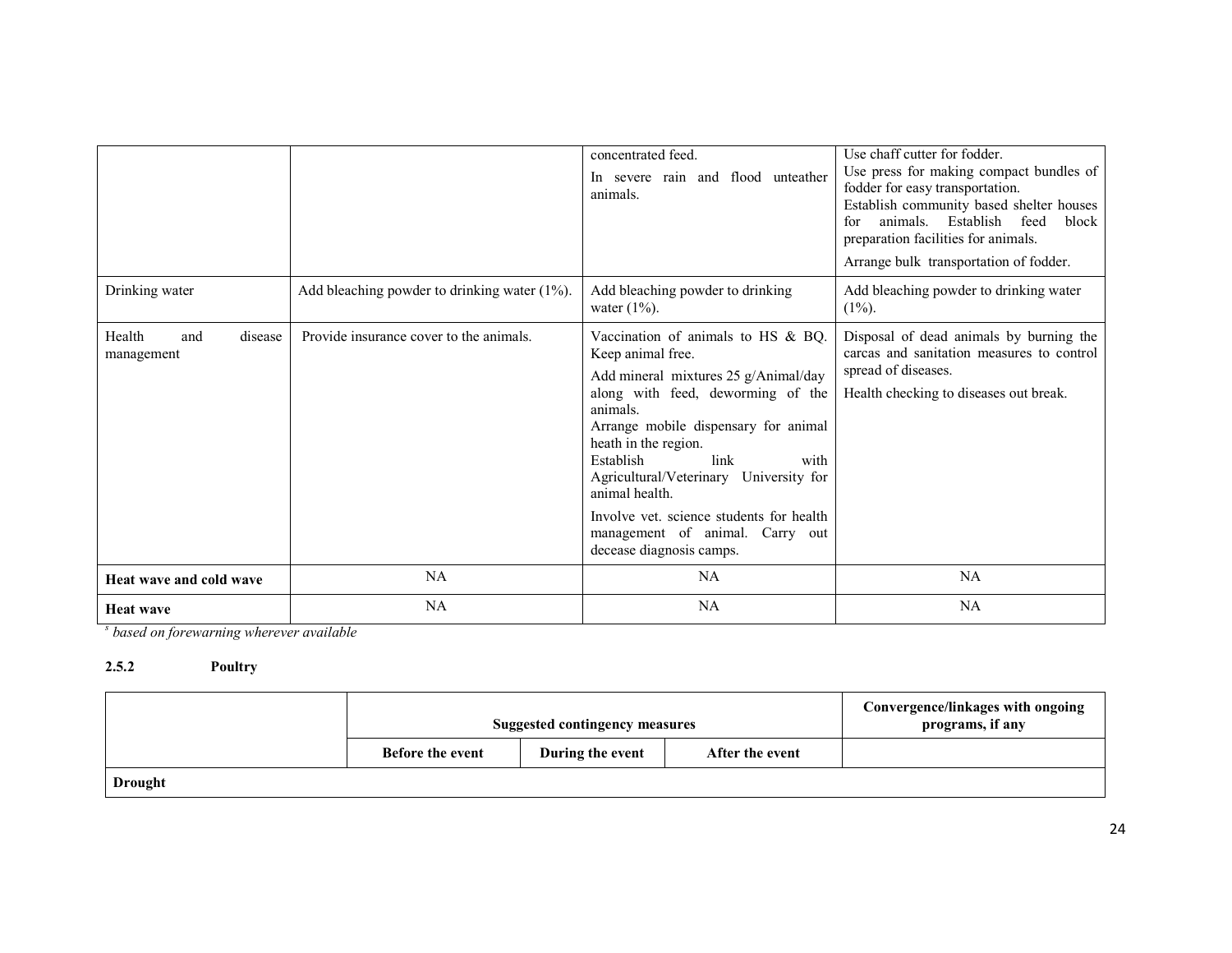| Shortage of feed ingredients  | Stored feed, conventional<br>Antibiotics<br>feed.<br>and<br>probiotics                               | Stored<br>feed,<br>conventional<br>feed.<br>Antibiotics<br>and<br>probiotics                                                              | conventional<br>Use<br>feed.<br>vaccination<br>for<br>viral<br>$-Marek's$<br>and<br>diseases<br>Ranikhet diseases (MD &<br>RD). | Linkage<br>Govt.<br>schemes<br>with<br>public/NGOs at grass root levels. |
|-------------------------------|------------------------------------------------------------------------------------------------------|-------------------------------------------------------------------------------------------------------------------------------------------|---------------------------------------------------------------------------------------------------------------------------------|--------------------------------------------------------------------------|
| Drinking water                | Rain water harvesting                                                                                | Give<br>for<br>water<br>drinking only                                                                                                     | Give sufficient water as per<br>the bird's requirement                                                                          | Linkage<br>Govt.<br>schemes<br>with<br>public/NGOs at grass root levels  |
| Health and disease management | Vaccination<br>viral<br>for<br>diseases $-\alpha$ gainst MD &<br>RD, cover birds under<br>insurance. | Provide ventilation.<br>Add more calcium<br>with feed.<br>of<br>supply<br>Assure<br>electric power.                                       | Routine practices are to be<br>followed Culling affected<br>birds disposal by burning.                                          | Vaccination for viral diseases -against<br>MD & RD                       |
| <b>Floods</b>                 |                                                                                                      |                                                                                                                                           |                                                                                                                                 |                                                                          |
| Shortage of feed ingredients  | conventional<br>feed.<br>Use<br>ingredients.                                                         | feed,<br>Use<br>stored<br>Antibiotics<br>Pro<br>Assure<br>biotics, and<br>of<br>supply<br>electric<br>power.                              | Routine practices are to be<br>followed.                                                                                        | Linkage<br>Govt.<br>schemes<br>with<br>public/NGOs at grass root levels. |
| Drinking water                | Ĭ.                                                                                                   | Add<br>bleaching<br>powder to drinking<br>water $(1\%)$ .                                                                                 | Add bleaching powder to<br>drinking water $(1\%)$ .                                                                             | Linkage<br>Govt.<br>schemes<br>with<br>public/NGOs at grass root levels  |
| Health and disease management | birds<br>Cover<br>under<br>insurance.                                                                | For suspected cases<br>give antibiotic in the<br>feed, prevent water<br>logging surrounding<br>sheds, Assure supply<br>of electric power. | Dispose<br>dead<br>birds by<br>burning.                                                                                         | Vaccination for viral diseases -against<br>MD & RD                       |
| Cyclone                       |                                                                                                      |                                                                                                                                           |                                                                                                                                 |                                                                          |
| Shortage of feed ingredients  | Use<br>feed<br>stored<br>ingredients.                                                                | Use stored feed $\&$<br>Use<br>conventional<br>feed, Antibiotics Pro<br>biotic.                                                           | Routine practices are to be<br>followed.                                                                                        | Use stored feed ingredients                                              |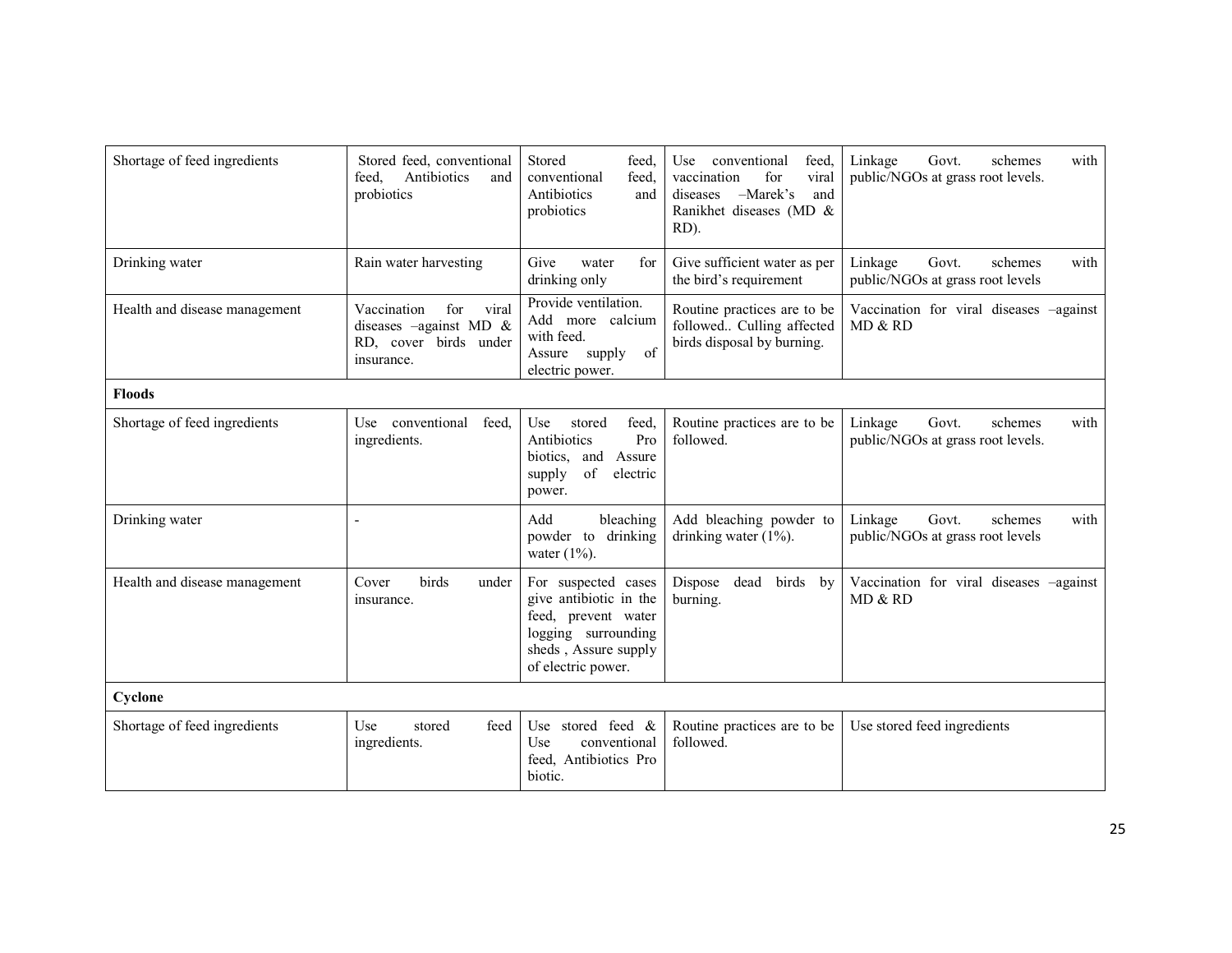| Drinking water                 | $\overline{\phantom{a}}$                                            | bleaching<br>Add<br>powder to<br>drinking<br>water $(1\%)$ .                      | Add bleaching powder to<br>drinking water $(1\%)$ . |  |
|--------------------------------|---------------------------------------------------------------------|-----------------------------------------------------------------------------------|-----------------------------------------------------|--|
| Health and disease management  | Cover<br>birds<br>under<br>insurance.                               | For suspected cases<br>give antibiotics.                                          | Dispose<br>dead<br>birds by<br>burning.             |  |
| Heat wave and cold wave        |                                                                     |                                                                                   |                                                     |  |
| <b>Heat wave</b>               |                                                                     |                                                                                   |                                                     |  |
| Shelter/environment management | Arrangement of<br>good<br>ventilation by fitting fan<br>and foggers | fans<br>Operate<br>foggers, keep open<br>ventilators in night<br>and cool period. | Routine practices are to be<br>followed.            |  |
| Health and disease management  | birds<br>Cover<br>under<br>insurance.                               | Viral vaccination add<br>calcium in the poultry<br>feed.                          | Routine practices are to be<br>followed.            |  |
| Cold wave                      |                                                                     |                                                                                   |                                                     |  |
| Shelter/environment management | N.A.                                                                | N.A.                                                                              | N.A.                                                |  |
| Health and disease management  | N.A.                                                                | N.A.                                                                              | N.A.                                                |  |

<sup>a</sup> based on forewarning wherever available

#### 2.5.3 Fisheries/ Aquaculture

|                  | Suggested contingency measures |                 |
|------------------|--------------------------------|-----------------|
| Before the event | During the event               | After the event |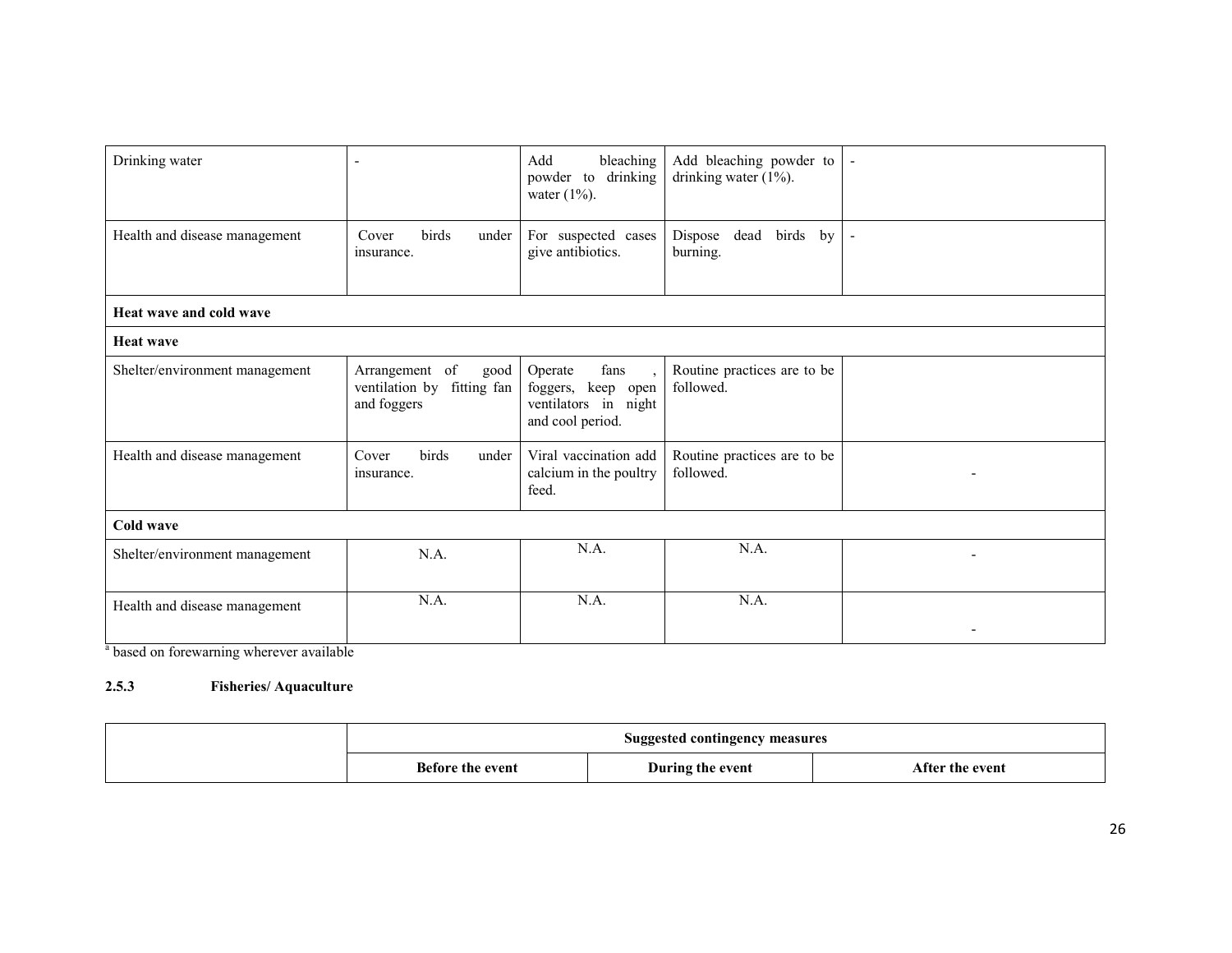| 1) Drought                                                              |                                                                 |                                                                              |                                                         |  |  |
|-------------------------------------------------------------------------|-----------------------------------------------------------------|------------------------------------------------------------------------------|---------------------------------------------------------|--|--|
| A. Capture                                                              |                                                                 |                                                                              |                                                         |  |  |
| Marine                                                                  | <b>NA</b>                                                       | NA                                                                           | NA                                                      |  |  |
| Inland                                                                  | <b>NA</b>                                                       | NA                                                                           | NA                                                      |  |  |
| <b>B.</b> Aquaculture                                                   |                                                                 |                                                                              |                                                         |  |  |
| (i) Shallow water in ponds due to<br>insufficient rains/inflow          | Desilting/deepening of pond so that<br>more water can be stored | Provision of additional bore wells<br>use Euryhaline species                 | Maintaining pond water level at least 1 m<br>depth.     |  |  |
| (ii) Impact of salt load build up in<br>ponds / change in water quality | Replenishment of water in pond with<br>fresh water              | 30 % exchange of water                                                       | 10 % exchange of water                                  |  |  |
| (iii) Any other                                                         | ÷,                                                              | $\blacksquare$                                                               | $\blacksquare$                                          |  |  |
| 2) Floods                                                               |                                                                 |                                                                              |                                                         |  |  |
| A. Capture                                                              |                                                                 |                                                                              |                                                         |  |  |
| Marine                                                                  | NA                                                              | <b>NA</b>                                                                    | NA                                                      |  |  |
| Inland                                                                  | <b>NA</b>                                                       | NA                                                                           | NA                                                      |  |  |
| <b>B.</b> Aquaculture                                                   |                                                                 |                                                                              |                                                         |  |  |
| (i) Inundation with flood water                                         | Deepening of ponds, Repair,<br>strengthening of dykes           | Enhancement of dykes height by<br>sand bags                                  |                                                         |  |  |
| (ii) Water contamination and changes<br>in water quality                | Use of calcium hydroxide $(a)$ 150<br>kg/ha                     | Infected fishes to be treated with<br>KMno <sub>4</sub> 1 % as prophylactics | Lime treatment for oxidation                            |  |  |
| (iii) Health and diseases                                               | Antibiotics fortified feeding as<br>prophylactics               | Disinfectants formalin treatments<br>as prophylactics                        | $-do-$                                                  |  |  |
| (iv) Loss of stock and inputs (feed,<br>chemicals etc)                  | Stock cover under insurance                                     |                                                                              |                                                         |  |  |
| (v) Infrastructure damage (pumps,<br>aerators, huts etc)                | L,                                                              |                                                                              | Repaire & maintenance of aqua structures to<br>be given |  |  |
| (vi) Any other                                                          |                                                                 |                                                                              |                                                         |  |  |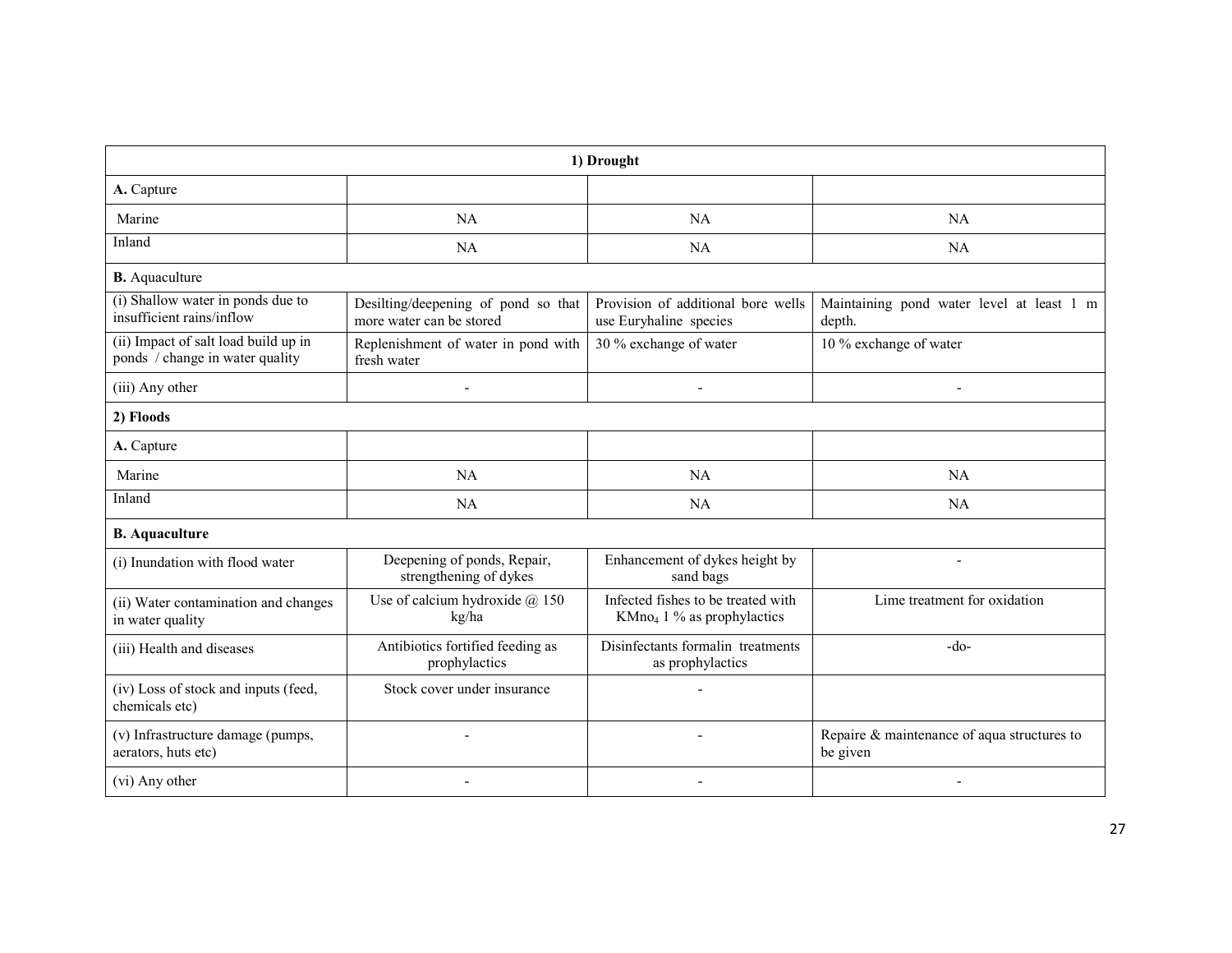| 3. Cyclone / Tsunami                                                  |                                                                                                                                             |                                             |                                                                                                          |  |  |
|-----------------------------------------------------------------------|---------------------------------------------------------------------------------------------------------------------------------------------|---------------------------------------------|----------------------------------------------------------------------------------------------------------|--|--|
| A. Capture                                                            |                                                                                                                                             |                                             |                                                                                                          |  |  |
| Marine                                                                |                                                                                                                                             |                                             |                                                                                                          |  |  |
| (i) Average compensation paid due to<br>loss of fishermen lives       | For warning systems to be installed.<br>Insurance & communication<br>instruments supplied to fisher man,<br>Warning systems to be installed | Warning systems to be installed             | Compensations to be paid for repair $\&$<br>maintenance of boats $\&$ gears on actual<br>survey basis    |  |  |
| (ii) Avg. no. of boats / nets/damaged                                 |                                                                                                                                             |                                             | Compensation on assessment of actual losses<br>& damage of boats $\&$ nets to be given                   |  |  |
| (iii) Avg. no. of houses damaged                                      |                                                                                                                                             |                                             | Compensation on assessment of actual losses<br>& damage of houses to be given                            |  |  |
| Inland                                                                | NA                                                                                                                                          | <b>NA</b>                                   | NA                                                                                                       |  |  |
| B. Aquaculture                                                        |                                                                                                                                             |                                             |                                                                                                          |  |  |
| (i) Overflow / flooding of ponds                                      | Strengthing of dykes                                                                                                                        | Enhancement of dykes height by<br>sand bags |                                                                                                          |  |  |
| (ii) Changes in water quality (fresh<br>water / brackish water ratio) | Maintain salinity by addition of fresh<br>water up to 20-25 ppt.                                                                            | Use euryhaline species                      | use Euryhaline species for culture                                                                       |  |  |
| (iii) Health and diseases                                             | Liming and formalin treatment                                                                                                               | Disinfectants treatments                    |                                                                                                          |  |  |
| (iv) Loss of stock and inputs (feed,<br>chemicals etc)                | Stock cover under insurance                                                                                                                 |                                             |                                                                                                          |  |  |
| (v) Infrastructure damage (pumps,<br>aerators, shelters/huts etc)     |                                                                                                                                             |                                             | Compensation on assessment of actual losses<br>& damage of pumps, aerators, shelters/huts to<br>be given |  |  |
| 4. Heat wave and cold wave                                            |                                                                                                                                             |                                             |                                                                                                          |  |  |
| <b>Heat wave</b>                                                      |                                                                                                                                             |                                             |                                                                                                          |  |  |
| A. Capture                                                            |                                                                                                                                             |                                             |                                                                                                          |  |  |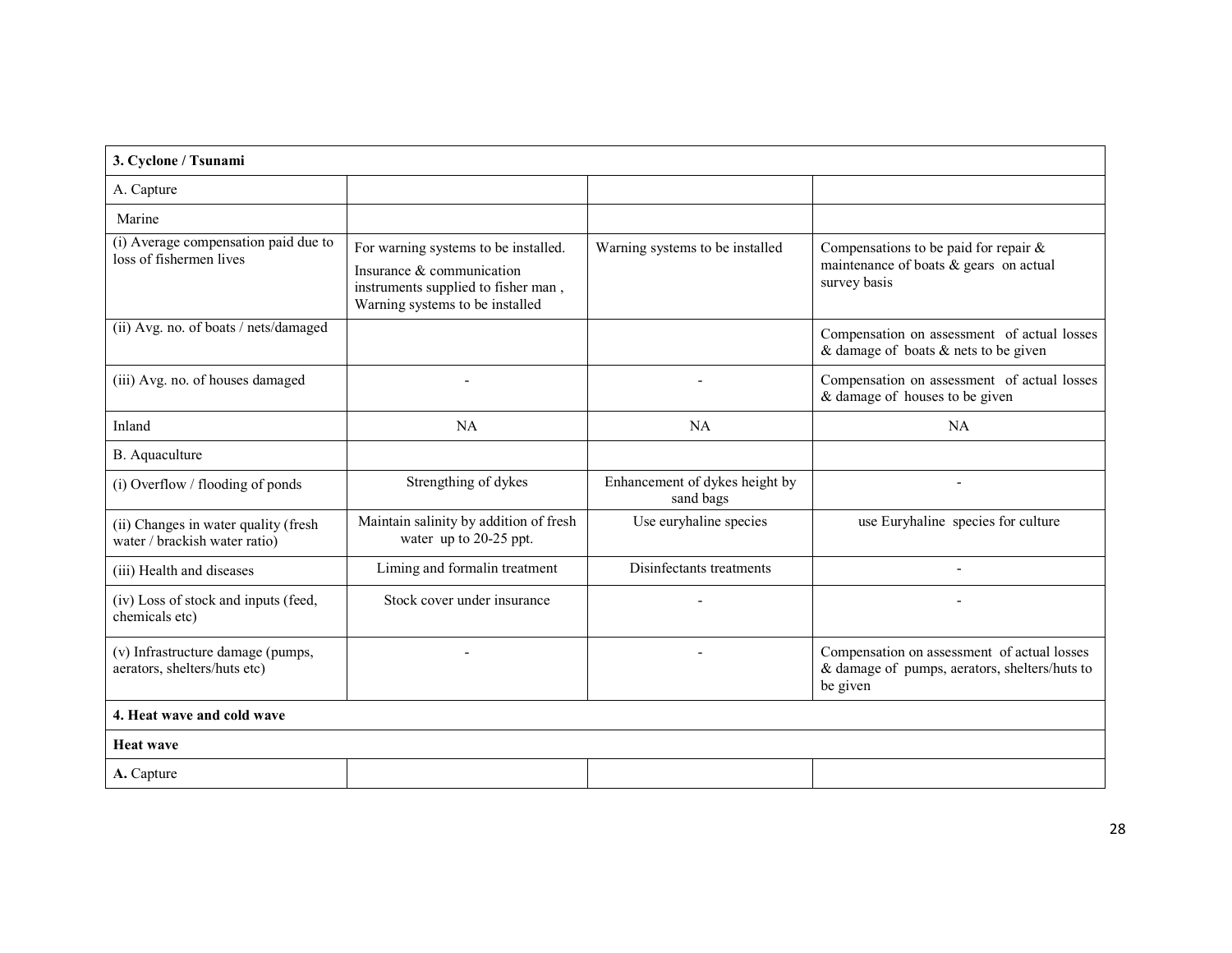| Marine                                             | <b>NA</b>                                            | NA                                                                              | NA                                   |
|----------------------------------------------------|------------------------------------------------------|---------------------------------------------------------------------------------|--------------------------------------|
| Inland                                             | <b>NA</b>                                            | NA                                                                              | <b>NA</b>                            |
| <b>B</b> . Aquaculture                             |                                                      |                                                                                 |                                      |
| (i) Changes in pond environment<br>(water quality) | Plantation of leafy trees on dyke,<br>increase depth | To maintain Water level in pond,<br>Use of fountain and peddle wheel<br>aerator |                                      |
| (ii) Health and Disease management                 |                                                      | Bleaching powder 1 to 2 %,<br>formalin treatment to prevent<br>disease          | $KMnO4 2 %$ to maintain oxygen level |
| (iii) Any other                                    | $\overline{\phantom{a}}$                             | $\overline{\phantom{a}}$                                                        | $\overline{\phantom{a}}$             |
| cold wave                                          |                                                      |                                                                                 |                                      |
| A. Capture                                         |                                                      |                                                                                 |                                      |
| Marine                                             | NA                                                   | NA                                                                              | NA                                   |
| Inland                                             | NA                                                   | NA                                                                              | <b>NA</b>                            |
| <b>B</b> . Aquaculture                             |                                                      |                                                                                 |                                      |
| (i) Changes in pond environment<br>(water quality) |                                                      | To maintain Water level in pond,                                                | Prophylactic measures                |
| (ii) Health and Disease management                 |                                                      | Bleaching powder 1 to 2 %,<br>formalin treatment to prevent<br>disease          | $KMnO4 2 %$ to maintain oxygen level |
| (iii) Any other                                    |                                                      |                                                                                 |                                      |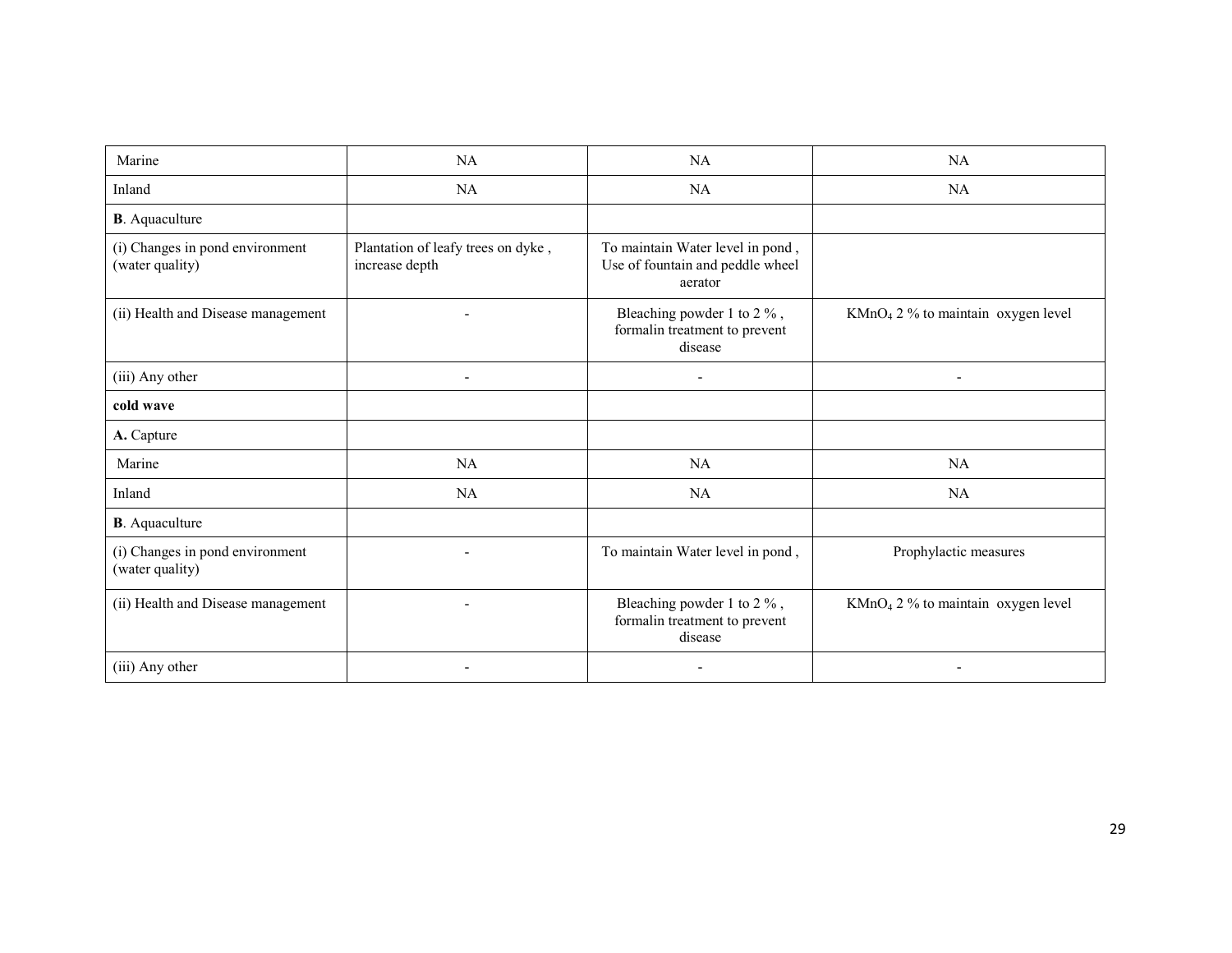#### Anneure-1: Location map of Junagadh district

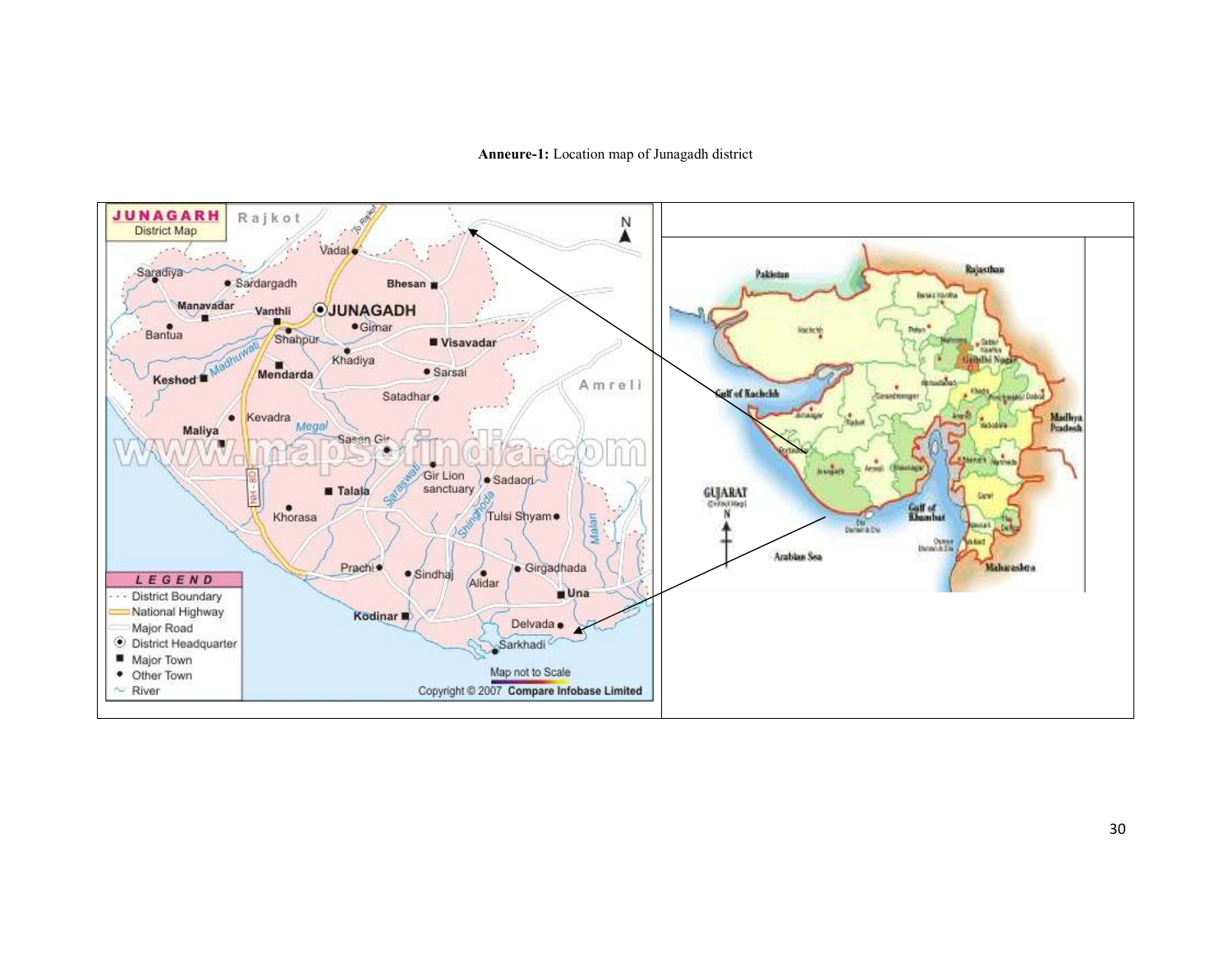Annexure 2 : Mean annual rainfall of Junagadh